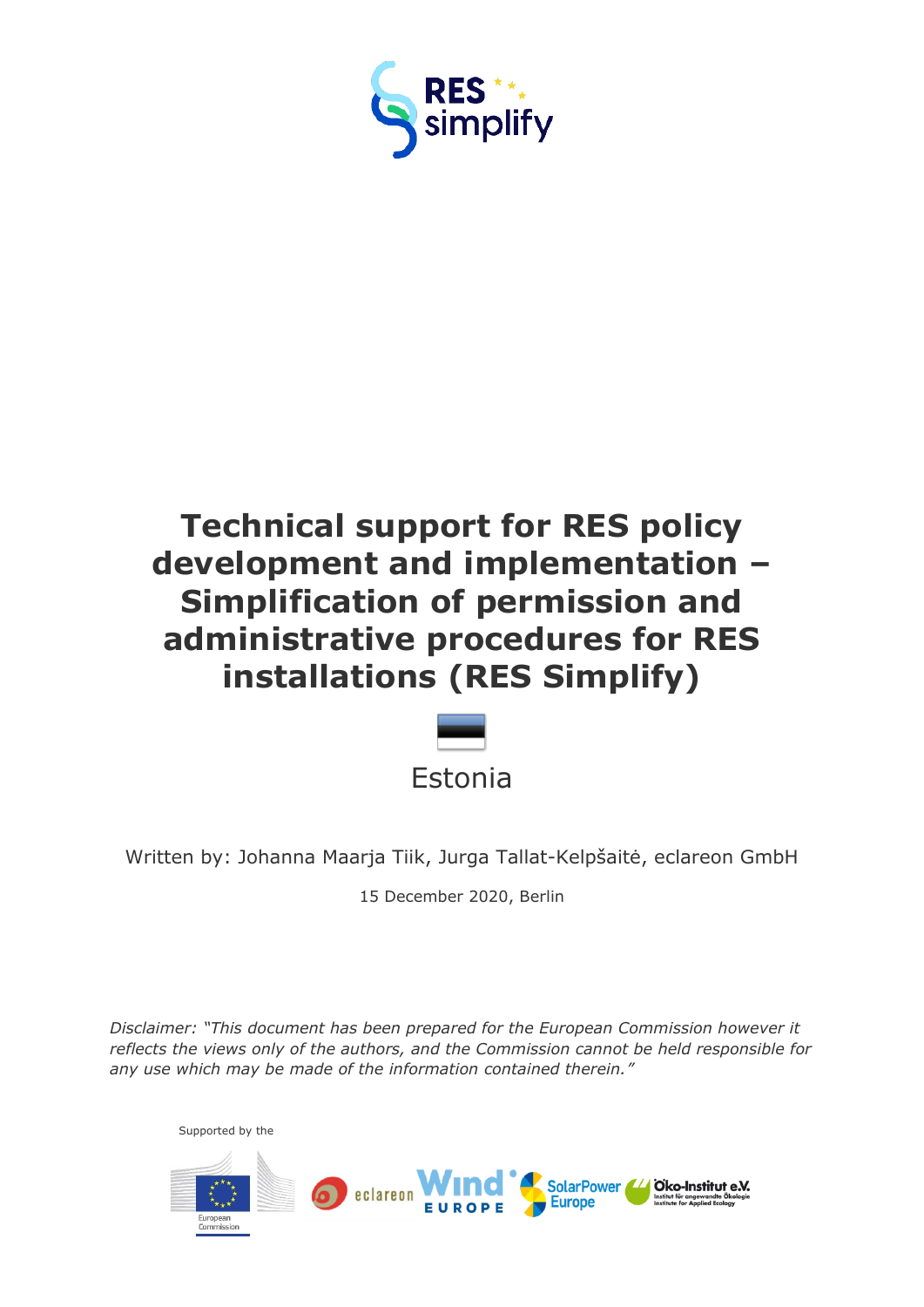## <span id="page-1-0"></span>**Executive summary**

This report covers the following RES-E technologies: onshore wind, biomass, and rooftop and ground-mounted solar power.

Different technologies are impacted to a different extent by various administrative barriers: the most heavily impacted technology covered is onshore wind, whereas other technologies are subject to less barriers. To an extent, that is also caused by the fact that in some cases, administrative procedure is somewhat simplified for smaller scale installations (such as PV).

Regarding site selection, issues mainly arise for onshore wind as all wind projects are subject to an approval from the Estonian Ministry of Defence so that it would not conflict with military radars. Overall, the most significant barriers for all renewable energy technologies occur in administrative authorisation phase where most permitting and spatial planning work is done, as well as during the grid connection phase.

Municipalities, the competent authority in charge of administrative authorisation of renewable energy projects, have varying level of competence; in some cases, the municipalities might lack capacity or know-how about specific issue regarding renewable energy development projects. Furthermore, wide complaint rights and public opposition (not in my backyard effect) can hinder a project or slow it down by years, which is especially in the case of onshore wind where almost all projects are challenged in court. For biomass, there is much less public opposition as people are more familiar with installations using biomass.

Regarding connecting a renewable power installation to the grid, in Estonia there is no grid connection permit process as such. All power installations can be connected to the grid, provided they fulfil the technical requirements and pay for grid connection. The process, however, is criticised by the stakeholders as not transparent in cases as well as costly for renewable energy developers, as they have to bear all grid connection costs.

Table 1 contains a traffic light assessment of the relevant process steps for the installation of onshore wind, biomass and solar power (both rooftop and groundmounted) in Estonia.



*Table 1: Traffic light assessment of the relevant process steps*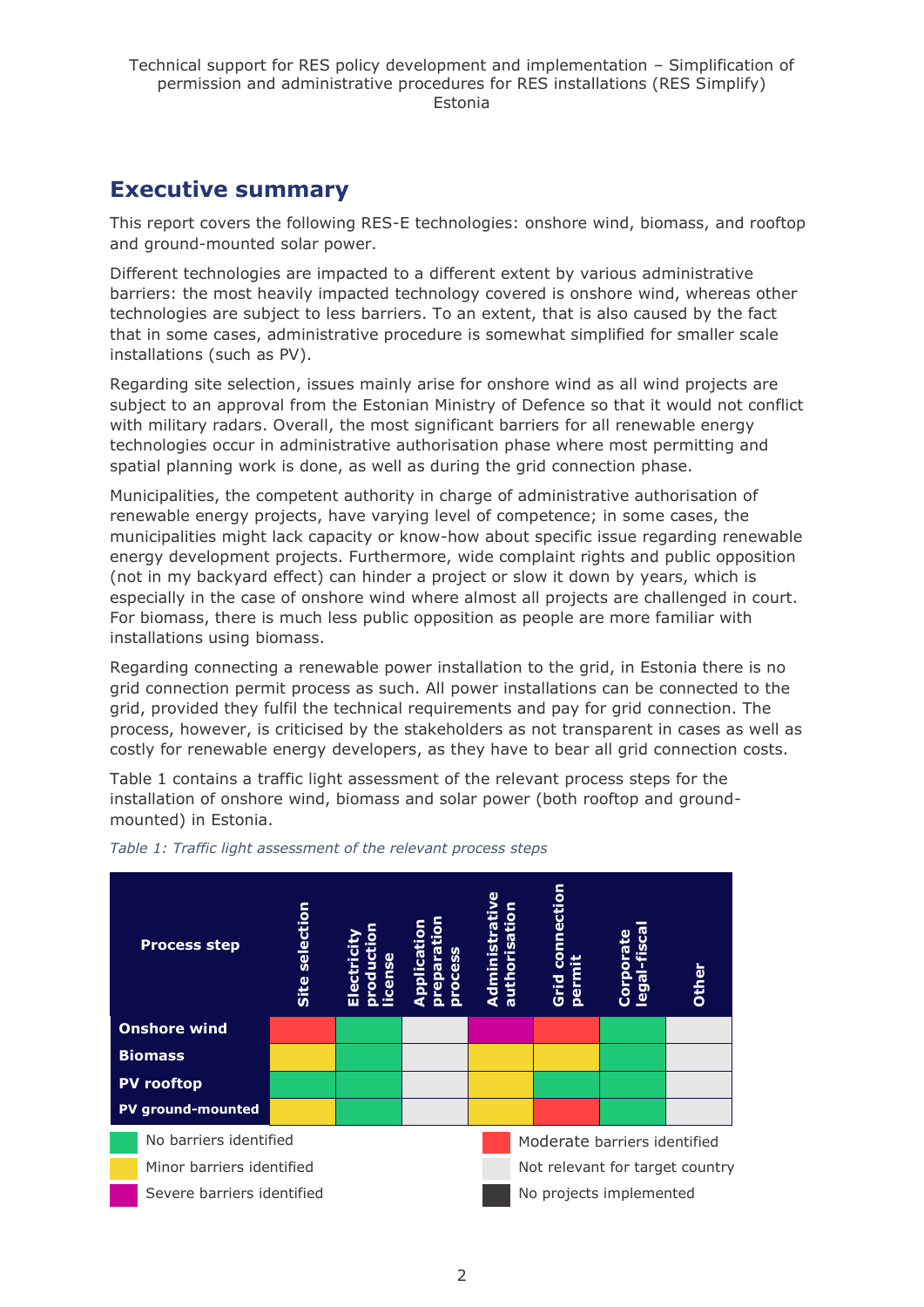## **Table of contents**

|  | 6. Indicators to measure the performance of the overall process21 |  |  |  |  |
|--|-------------------------------------------------------------------|--|--|--|--|
|  |                                                                   |  |  |  |  |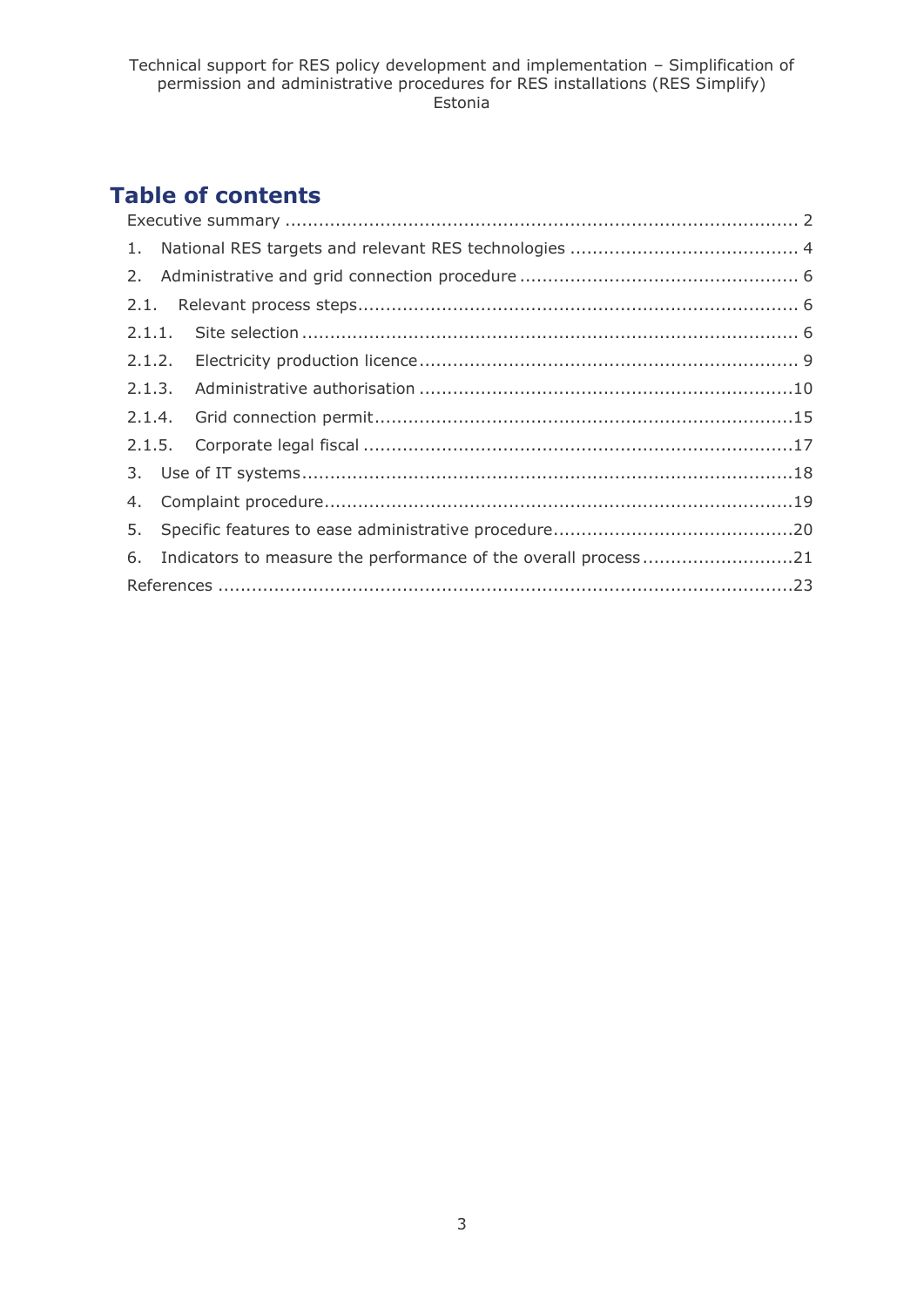## <span id="page-3-0"></span>**1. National RES targets and relevant RES technologies**

Estonia plans to increase its share of renewable energy technologies in its final energy consumption to 42% by 2030. In the electricity sector, the share of renewables is planned to rise to 40% by 2030 (Estonian NECP, 2019). In comparison, as of 2019, the share of renewable energy in the final energy consumption was 31.9% and the share of renewables in the electricity sector was 22% (Eurostat, nrg\_ind\_ren). Looking at the predicted shares for each technology and their growth potential for 2030, the biggest increases are foreseen for wind (not distinguished between onshore and offshore in the National Energy and Climate Plan) and solar energy. Biomass will also remain an important source of energy, with roughly a third of renewable electricity coming from this renewable energy source (RES).

The estimated installed solar energy capacity is expected to increase over 4 times, from 100 MW in 2020 to 415 MW in 2030. An exponential growth is also foreseen in the wind energy sector, with the capacity roughly also growing four times from 310 MW in 2020 to 1200 MW in 2030. The contribution of biomass to renewable energy targets in the electricity sector is expected to be maintained roughly at the same level and share to increase only by a very slight margin, from 1150 GWh in 2020 to 1200 GWh in 2030 (Estonian NECP, 2019.)

In order to allow for such growth, especially the administrative and permitting barriers in the way of wind development need to be lessened in order to reach the set target. Currently, no wind turbines have become operational since 2016 due to the veto by the Estonian Ministry of Defence for national security reasons as well as conflicts and legal challenges with the local communities over planning and permitting.

Figure 1 displays the annual deployment of PV and onshore wind between 2010 and 2019. While the deployment of solar power took mainly place in 2019, onshore was more or less installed constantly over the last ten years, however with interruptions in 2013, 2017 and 2018 and not with an upward trend.



*Figure 1: Annual installed capacity of PV and Wind onshore 2010-2019 (source: EurObserv'ER)*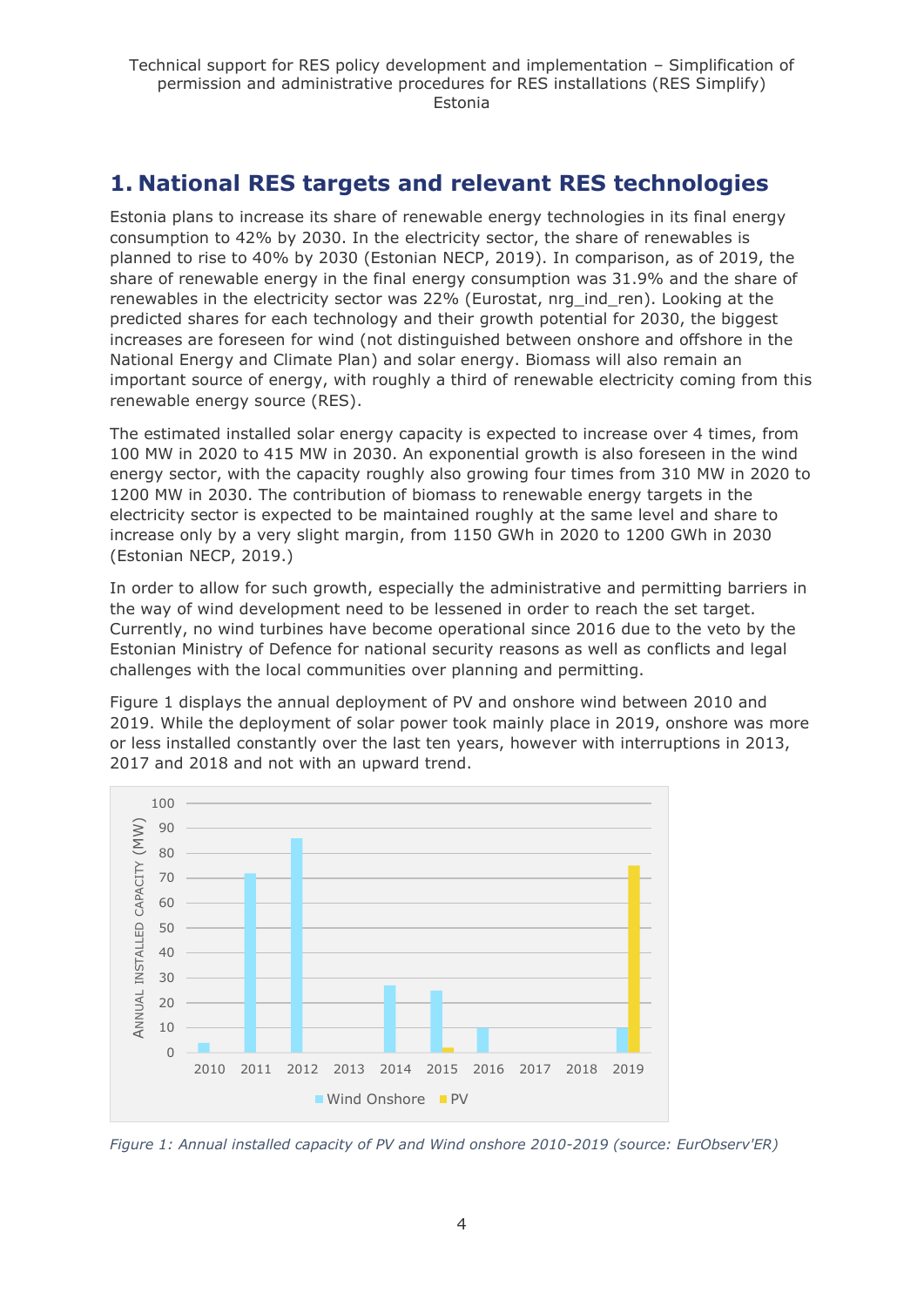#### Technical support for RES policy development and implementation – Simplification of permission and administrative procedures for RES installations (RES Simplify) Estonia



*Figure 2: Deployment of RES-E 2020-2030 (source: NECP)*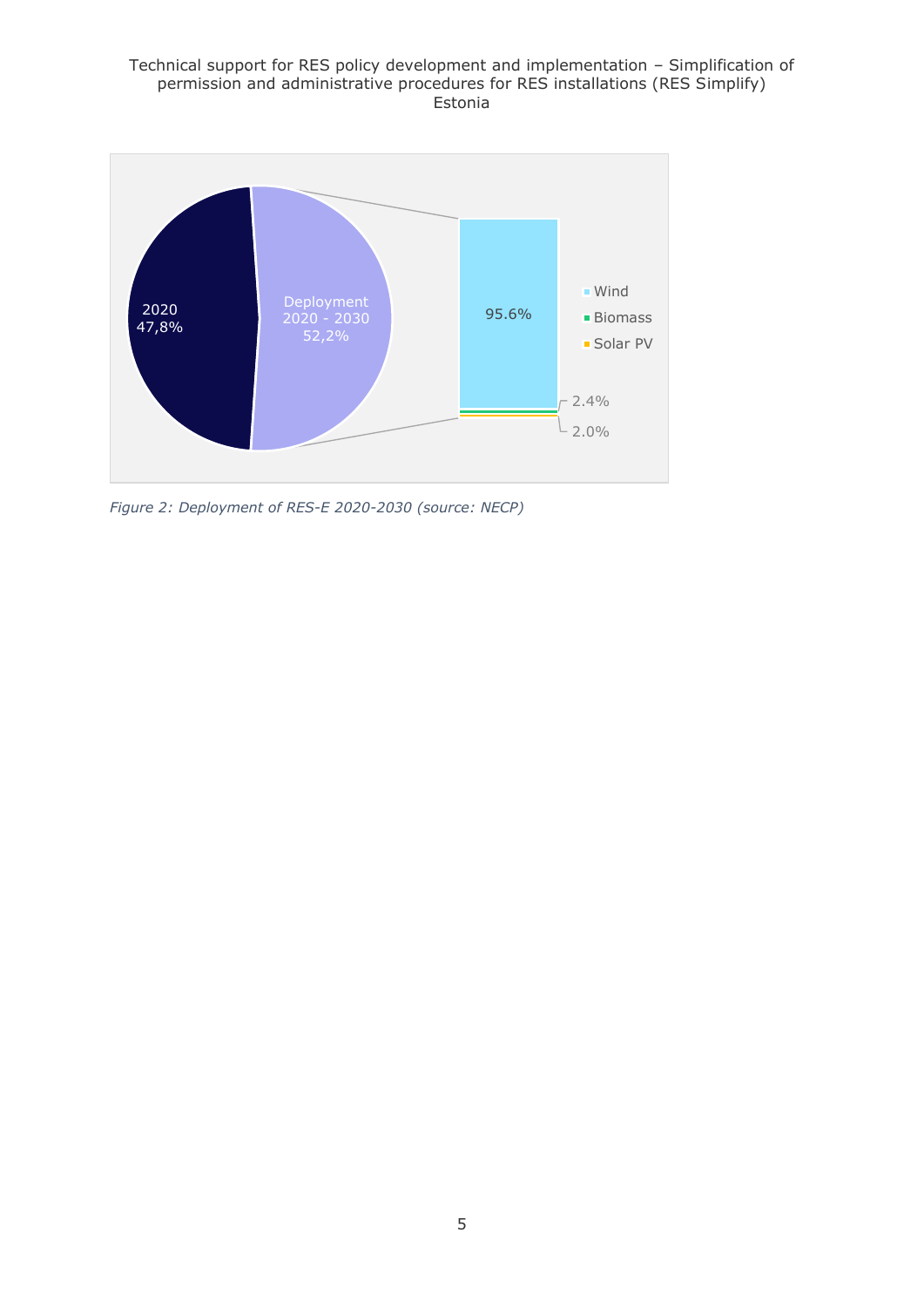## <span id="page-5-0"></span>**2. Administrative and grid connection procedure**

## <span id="page-5-1"></span>**2.1. Relevant process steps**

The first step towards the realisation of a renewable energy project is choosing a suitable site for it. This step also includes concluding preliminary calculations in order to find out whether the site is appropriate for the intended installation, and in case of an onshore wind project, also getting an approval from the Estonian Ministry of Defence so that it would not conflict with military radars, thereby threatening national security. While most onshore wind locations are chosen away from human settlement as much as feasible, biomass electricity plants are erected in or very near to major cities. In Estonia, project developers have to bear the grid connection costs on their own, including costs for a complete grid upgrade, if a renewable energy installation is planned in an area where the electricity grid is too weak. Therefore, project developers take into account the vicinity of the grid available for connection when choosing the site – that is one of the most important considerations.

Electricity production licence is only required for bigger renewable power installations and does not concern all developments.

Most permitting and spatial planning work is done in the 'Administrative authorisation' process step, where spatial planning, strategic environmental impact assessment, environmental impact assessments (EIA) and construction and use and occupancy permitting take place. This process step can consist of many procedures (their number depending on the technology and the size of the project) and entail several rounds of public hearings and legal complaints.

Once all the necessary permits have been obtained, the project will proceed to the 'Grid connection permit' stage, which is also subject to a number of barriers. In Estonia, there is no grid connection permit process as such. All renewable power installations can be connected to the grid, provided they fulfil the technical requirements and pay for grid connection according to the system in place.

The 'Corporate legal-fiscal' stage of the project is not mandatory, however, under this step the transmission system operator (TSO) Elering issues certificates of origin to producers upon their request to prove that electricity has been produced by a renewable energy installation. Furthermore, renewable energy producers wanting to benefit from the support scheme (premium tariff) coming to an end in 2020 can also apply for the support.

## <span id="page-5-2"></span>**2.1.1. Site selection**

## **Process flow**

Site selection is the first step towards a renewable energy project, including choosing, renting or buying the property for the planned renewable energy installation. In Estonia, purchasing the property is more common than renting. The main thing project developers take into account here is 1) whether there are any defence or civil aviation restrictions and 2) how expensive it might be to connect to the grid as in Estonia, project developers have to bear the grid connection costs on their own, including costs for a complete grid upgrade, if an installation is planned in an area where the electricity grid capacity is lacking. Therefore, project developers take into account the vicinity of the grid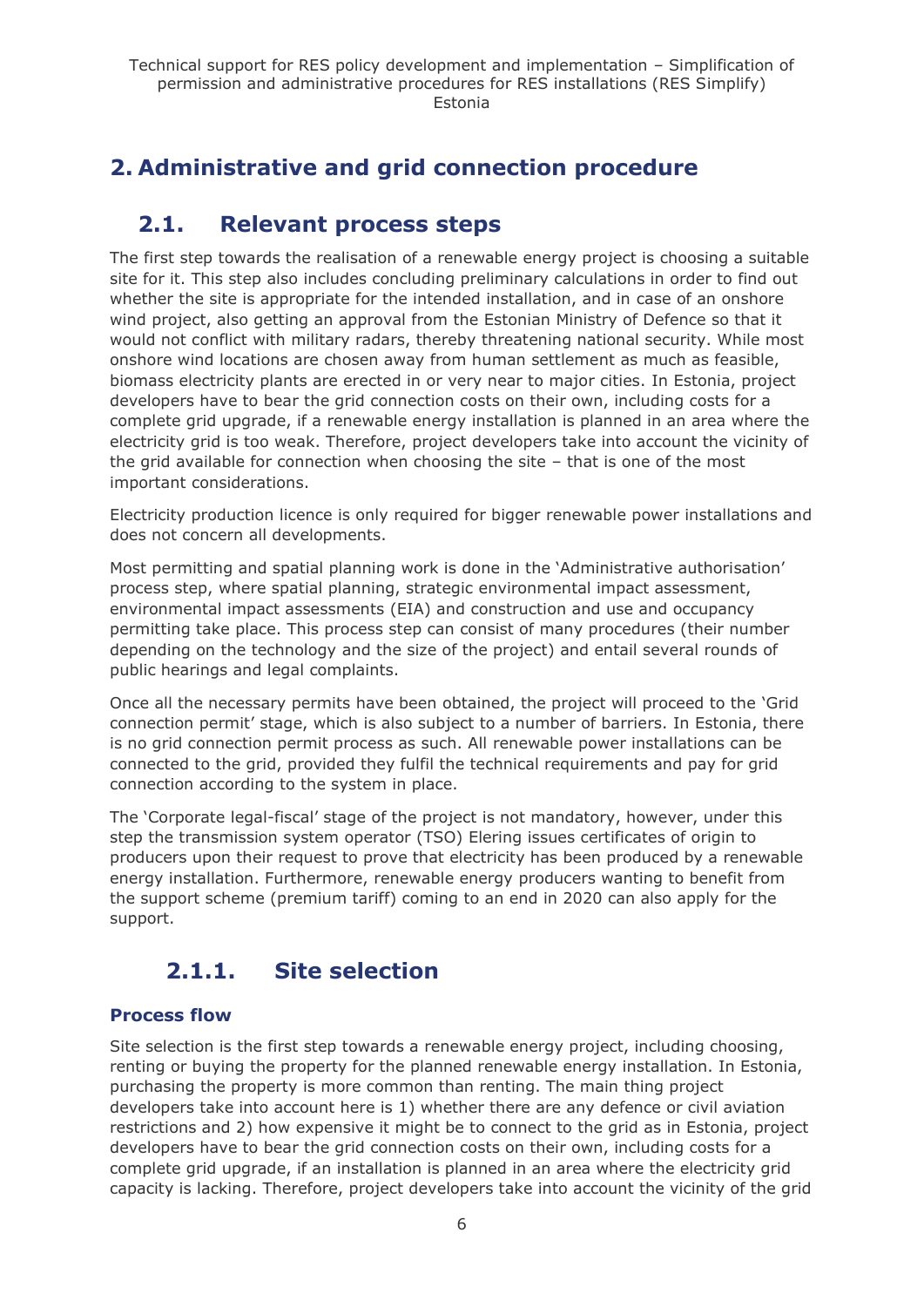available for connection when choosing the site (Annus, 2020; Meesak, 2020; Umbleja, 2020; Talv, 2020). It is important to be in contact with the local municipality from the start in order to map out whether they would be open to the idea of a renewable energy installation to be built on their territory. Without the municipality's approval, it will be impossible to enter into the spatial planning stage.

Biomass installations tend to have an urban location as they are erected in or very close to major cities. The reason behind that is to avoid heat losses in long pipelines, as the majority of the installations are combined heat and power (CHP) plants, therefore CHP plants suppling the district heating are constructed as close to the customers as possible.

The process is seen as not very transparent by the stakeholders. It has been remarked by several stakeholders that as local municipalities are the competent authority for much of the site selection process, the staffing very much depends on the specific municipality. Overall, according to the stakeholders, the know-how of staff is not sufficient (especially in the case of more complex wind energy developments) (Talv, 2020; Meesak, 2020).

#### **Wind energy**

The Estonian defence forces assess whether planned wind farms could disturb military radar and radio communication systems. If this is the case, they will withhold their approval or require lower turbines. Regarding the defence restrictions (approval needed from the Estonian Ministry of Defence), the Ministry of Defence has released a map which outlines the municipalities where it is possible to plan wind energy installations (RNP, 2020). In addition to the Ministry of Defence, approval from the Civil Aviation Administration (since 1 January 2021 newly formed Transport Administration encompassing former Civil Aviation Administration), is required for wind turbines (art. 35 Aviation Act). The latter, however, is not a point of contention in the country.

In addition, when choosing a site, wind energy developers also have to take into account the wind conditions in the country. Generally, there is understanding that the best wind conditions are found in North-eastern Estonia and the coastal areas in Western Estonia, however, both of them are still subject to defence restrictions from the Ministry of Defence. In November 2019, the Government of Estonia announced that it will invest in the development of renewable energy in Ida-Viru county by making the necessary investments to improve air surveillance capabilities, in other words financing the purchase of an extra radar for that region. According to the initial plan, the radar will be ready to become operational in 2024, which would ease the height restrictions for wind turbines in North-eastern Estonia (RNP, 2020; Talv, 2020). Financing decision regarding purchasing another extra radar to ease restrictions in central and western part of Estonia is still pending as of December 2020.

Additionally, wind energy developers have to take into account residential and environmental restrictions: for instance, no wind turbines can be erected closer than 1000m to residential houses. Further restrictions in accordance with environment apply as well (Talv, 2020).

#### **Biomass**

Overall, use of biomass for energy production is more common for heating than for electricity generation. However, electricity plants using biomass (combined heat and power, CHP) are usually found or planned only in bigger cities, as economically, it does not make sense to plan them into scarcely populated areas. Often, biomass plants are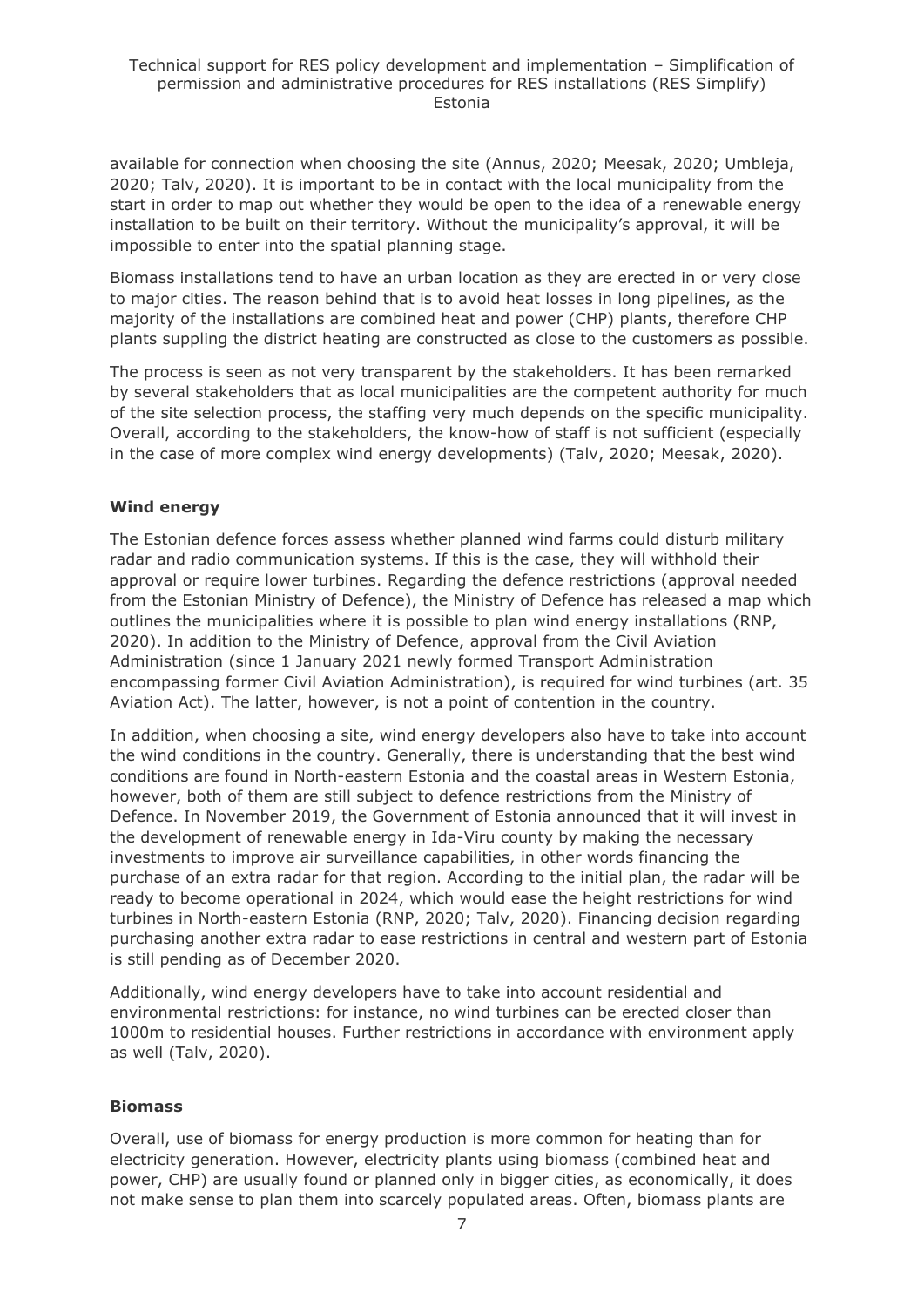planned in industrial quarters of the city, paying attention to the fact that trucks carrying biomass need to access it (which also means increased traffic). However, despite the fact that most of the biomass CHP plants are located or planned in bigger cities or close to them, public opposition to them is low (Umbleja, 2020).

## **Deadlines**

There are no set deadlines for this process step. There is little information available about the timeframe when it comes to the approval from the Ministry of Defence. Rather than the process stretching out (which has not been mentioned as an issue), a bigger problem is that the Ministry of Defence can be relatively rigid when it comes to compromises on that topic, emphasising the importance of national security matters, as remarked by the wind energy sector (Talv, 2020).

From the perspective of Ministry of Defence, whereas there are no deadlines for consulting, the Ministry of Defence recommends that wind farm developers apply to the Ministry of Defence for their projects as early as possible in order to obtain expert analysis from the Air Force. Consulting with the Ministry of Defence as early as possible in the development process allows to save money, as well to strategize at an early stage on how the project can be best suited so it does not go against national defence interests (Loorents, 2019).

## **Detected barriers**

**Unclear grid capacity especially at more detailed level.** One of the barriers identified by the stakeholders in Estonia is related to the fact that the project developers have to bear the grid connection costs on their own. However, there persists a lack of clearness regarding available grid capacities at this process stage, especially when it comes to the more detailed level of the grid, meaning there is also lack of clarity on how much would the grid connection procedure (determined by the site selection) cost (Annus, 2020). One policy recommendation suggested by the stakeholders would be releasing a more detailed map with available grid capacity by Elektrilevi, the Estonia's biggest Distribution System Operator (DSO) covering 93% of Estonia, e.g., going beyond substations at the map. That would particularly aid smaller PV developers (Annus, 2020).

**Due to national security reasons, a large share of good wind condition locations cannot be used for wind energy development.** That remains one of the biggest barriers to wind energy development in Estonia currently. The Estonian Ministry of Defence assesses whether wind parks could disturb military radar and radio communication systems. In cases where potential for disturbance is identified, they can withhold their approval or require lower turbines. However, since 2016 no wind turbines have become operational in Estonia, in large part due to lack of suitable locations or quarrels with the Ministry of Defence over the suitability of specific locations or projects (RNP, 2020). Even after the decision of the Estonian government in late 2019 to purchase an extra defence radar which is expected to become operational in 2024 for North-eastern Estonia, half of the Ida-Viru county would still remain off-limits for wind energy development. Therefore, one of the common policy recommendations is that additional investments are needed. In addition to North-eastern Estonia, a radar is also needed for Western Estonia (RNP, 2020; Talv, 2020).

## **Mandatory pre-selection of location for wind energy projects slows**

**development.** Another issue related to site selection for wind energy is that according to the Planning Act, wind farms are classified as developments with a significant spatial impact. Due to that, pre-selection of the location (of the construction work) is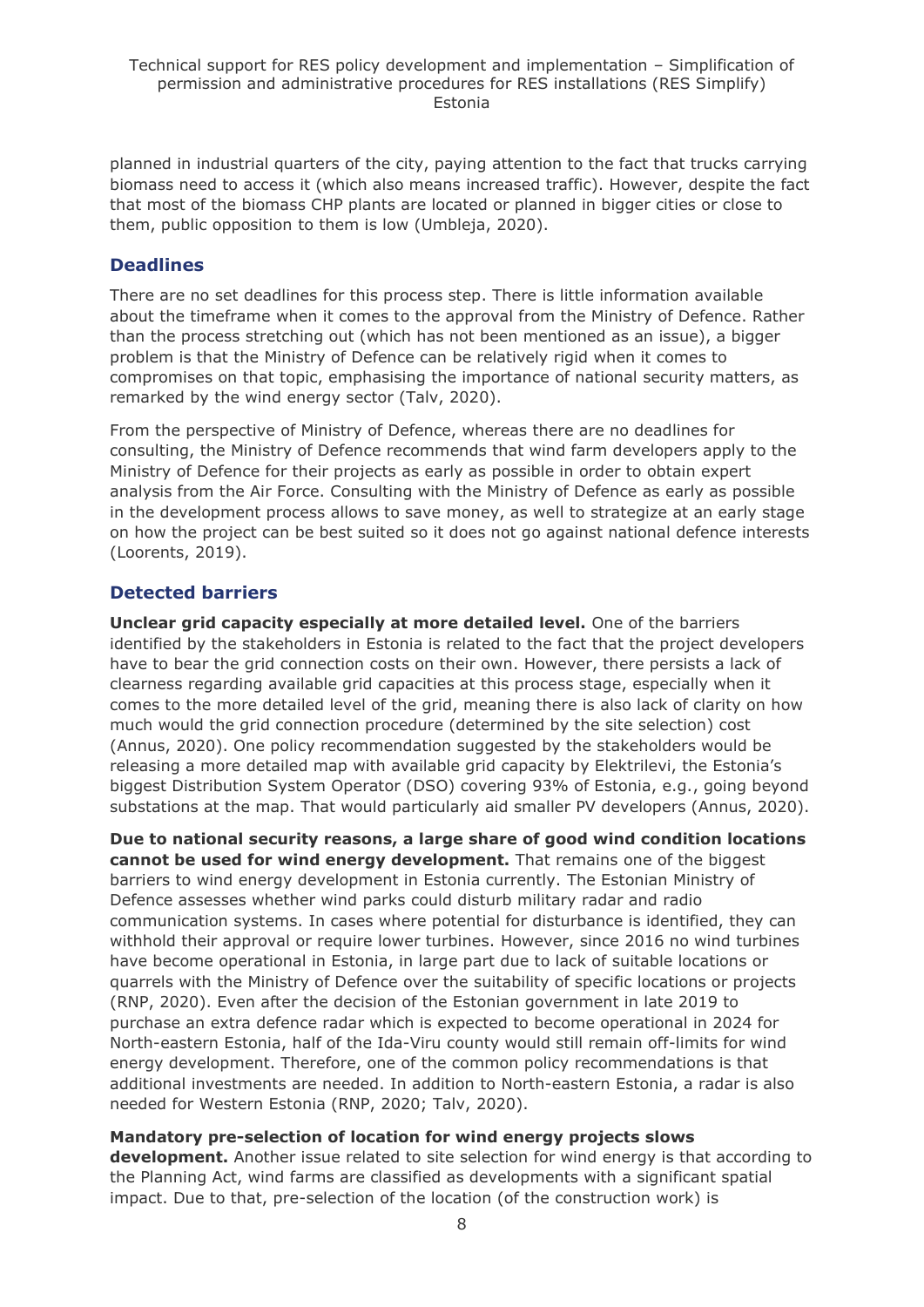mandatory. The pre-selection forms the basis for preparing the detailed solution of the local government's designated spatial plan (art. 98 Planning Act). However, often wind farms are suitable for several locations, thereby having to choose only one location during the pre-selection hinders the process and can in some instances make it longer (Wind Harmony, 2019).

## **Identified good practice**

**Investing more into military radars so that more areas would be opened for wind energy development.** The Estonian government decided in late 2019 that it will invest in the development of renewable energy in Ida-Viru county, by making the necessary investments to improve air surveillance capabilities, in other words financing the purchase of an extra radar for that region. According to the initial plan, the radar will be ready to become operational in 2024, which would ease the height restrictions for wind turbines in parts of North-eastern Estonia.

## <span id="page-8-0"></span>**2.1.2. Electricity production licence**

## **Process flow**

For generation of electricity, an electricity undertaking must hold authorisation obtained from the Estonian Competition Authority. However, that requirement of an electricity production authorisation does not apply in the following instances:

- when electricity is generated by a generating installation which has a net capacity of up to 200 kW
- to non-profit organisations which sells and conveys electricity to its members solely for the purpose of supplying electricity to the apartments, cottages, garages or private dwelling houses which the members own or occupy
- to privately owned producers of electricity, who produce electricity within the boundaries of their building, provided that the sale of electricity is not their principal activity (par. 22 Electricity Market Act).

That means that the procedure is simplified for small-scale and decentralised devices under 200 kW.

## **Deadlines**

For installations that need an authorisation for the generation of electricity, applications for the authorisation are to be decided on by the Estonian Competition Authority within 60 calendar days, except for applications for the authorisation to provide network services through the transmission network, which are to be decided on within 10 months (art. 23 Electricity Market Act).

## **Detected barriers**

No barriers related to this process were identified.

## **Identified good practice**

No good practice related to this process was identified.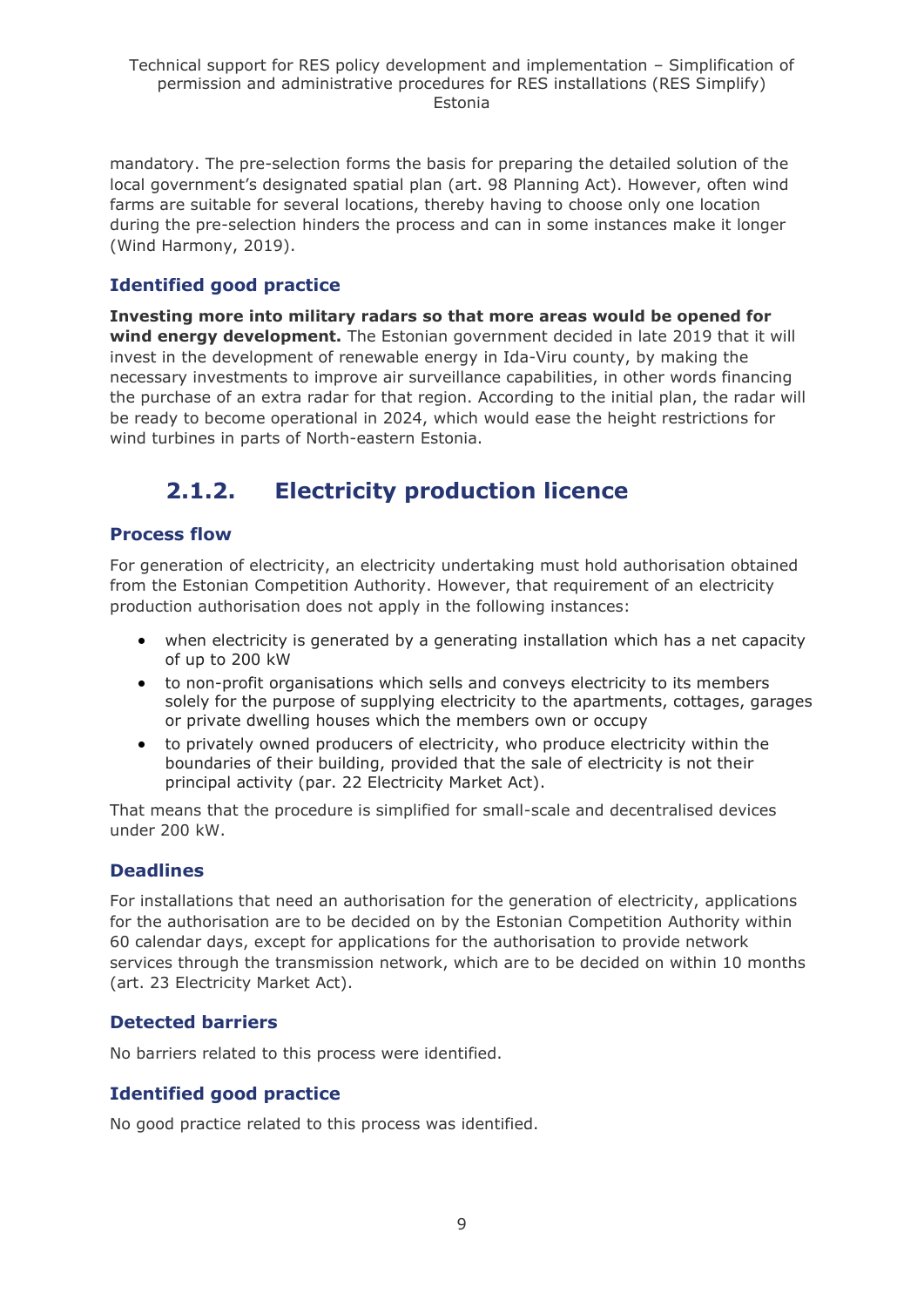## **2.1.3. Administrative authorisation**

## <span id="page-9-0"></span>**Process flow**

The length and level of detail of the administrative authorisation process vary according to the technologies and their size. Overall, the process in Estonia follows the general logic: the local municipalities are the competent authority for administrative authorisation as they are in charge of the granting the relevant permits. At this step, local municipalities are quite autonomous from the state. An exception here is the Ministry of Defence, which plays a role in the site selection for wind energy developments, as described in more detail in section 2.1.1 of this report ('Site selection').

The procedure has been characterised as not transparent by the stakeholders during interviews. It should be noted, however, that the procedure is more transparent for biomass than for other technologies. As local municipalities are the competent authority for assessing permit, the staffing very much depends on the specific municipality. Overall, according to the stakeholders, the know-how of the municipal staff is often insufficient (especially in the case of more complex wind energy developments) (Talv, 2020; Meesak, 2020), or they treat renewable energy installations as any other construction, without knowing enough of their specifics (environmental NGO representative, 2020).

More detailed processes for each relevant technology have been outlined below.

#### **Wind energy**

In most cases, the process starts with the preparation of a local government designated spatial plan, the process of which takes on average at least four years (Talv, 2020). In case that the municipality's comprehensive plan has already specified location for wind energy development, the preparation of the local government's designated spatial plan can be skipped, which is not very common (art. 95 Planning Act). However, for all wind energy projects, at a minimum a detailed special plan needs to be prepared. During the planning process and preparation of the detailed spatial plan, public consultation is mandatory.

The preparation of a local government's designated spatial plan and the conduct of the strategic environmental assessment is initiated by a resolution of the local council (which is an elected body) (art. 98 Planning Act). As for detailed spatial plans, the preparation of those is initiated by the local municipality (art. 128 Planning Act).

In case a municipality agrees to initiate the process of preparing a local government designed spatial plan, then thorough environmental surveys are carried out (including also noise assessments). It is necessary to carry out an environmental impact assessment as well as the strategic environmental assessment (art 95. Planning Act). In case the preparation of the local government designed spatial plan can be skipped (where the municipality's comprehensive plan already specifies location for the development of wind energy), and it is possible to go straight to the preparation of the detailed spatial plan, strategic environmental assessment is only needed if the plan is presumed to have an impact on Natura 2000 areas (art. 124 Planning Act). The local municipality has to inform the public about the initiated detailed spatial plan. When the planning solution is ready, the municipality proposes to discuss the plan publicly before adopting it. The final solution of the detailed plan is established (confirmed) by the municipal council (art. 106, 107 and 117 Planning Act).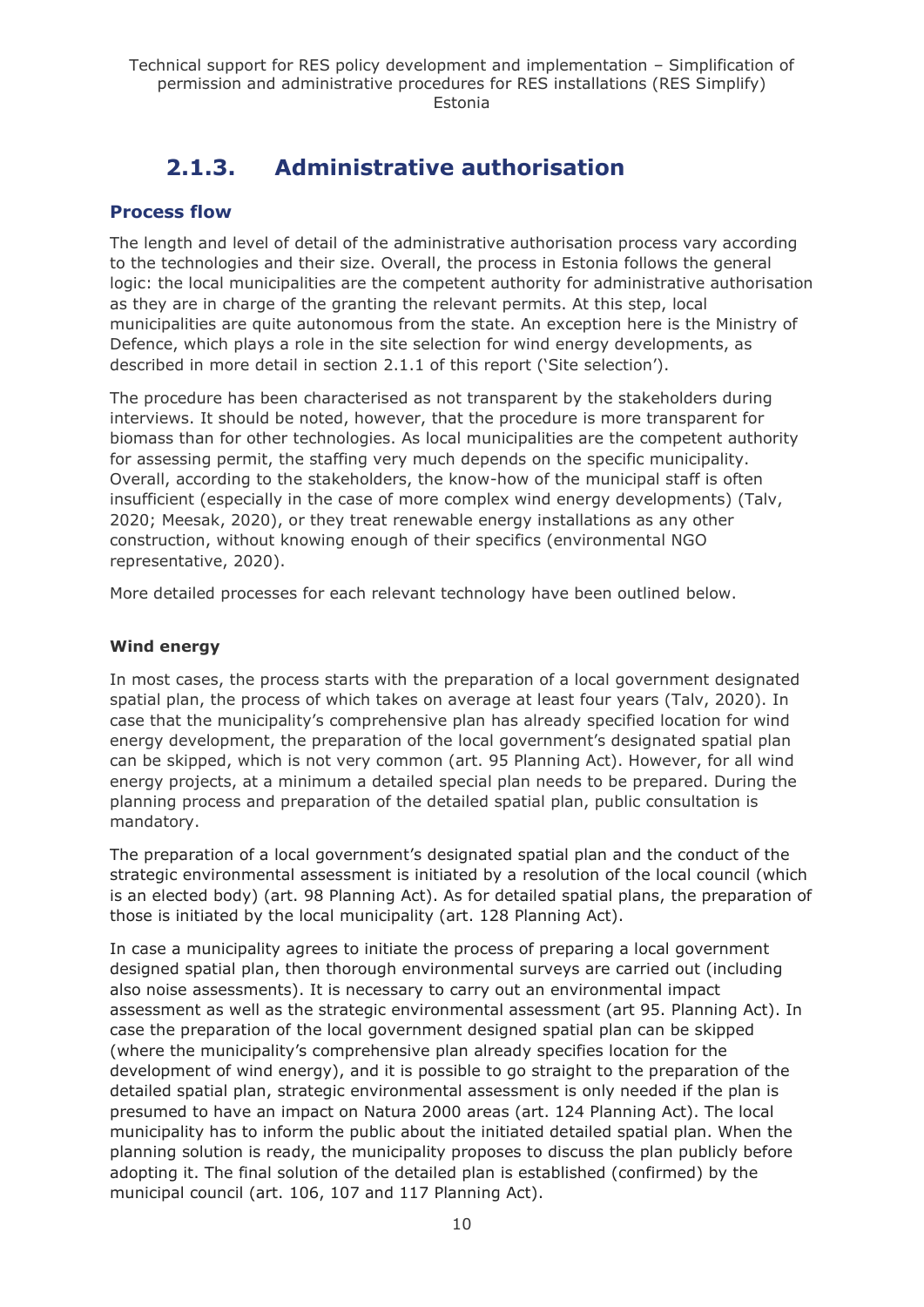The conditions for environmental assessment are regulated by the Environmental Impact Assessment and Environmental Management System Act.

For the erection and operation of onshore wind turbines or wind farms, applying for a building permit and a use and occupancy permit is needed. Both of these are issued by the municipality as well. Building permit is issued on the basis of the building design documentation, under which the detailed spatial plan is meant (art. 38 Building Code). The municipality also decides on the need to initiate the assessment of environmental impact (art. 42 Building Code).

Regarding the use and occupancy permit, it is issued if it is possible to use and occupy the wind turbine/ farm in compliance with the requirements and in accordance with its purpose of use, meaning if the completed construction work is in accordance with the building permit (art. 50 Building Code).

There is no simplified procedure for small-scale devices.

#### **Solar energy**

With regards to solar energy, the administrative authorisation process falls into one of the three varying levels of difficulty, depending on the location of the installation. The capacity of the installation does not make any difference.

- 1. Rooftop PV projects. In these cases, the PV installation is administratively considered part of the building's technical system. A building permit from the municipality is required, however, normally there are not many issues.
- 2. PV installation on the same property with a building. In that case, the interpretation is left to the discretion of the competent authority (i.e., municipality) for processing the administrative authorisation. Some classify the PV installation as part of the building's technical system (in that case, the same procedure as in (1) for rooftop PV applies). However, many municipalities classify in that case the PV installation as an electricity generation facility. In that case, a detailed spatial plan is required before the building permit can be issued.
- 3. PV installation on a separate property than a building. In terms of planning, in that case, the PV installation is considered a full electricity generation facility. That means that a detailed spatial plan is required, often also an EIA as well as public consultations. If all these are successfully done, a developer can apply for building and use and occupancy permits (Meesak, 2020).

For the latter two, in case a detailed spatial plan is needed, then the municipality has to inform the public about the initiated detailed spatial plan. When the planning solution is ready, the municipality proposes to discuss the plan publicly before adopting it. The final solution of the detailed plan is established (confirmed) by the municipal council.

#### **Biomass**

Biomass is mainly used for heating in Estonia, electricity generation facilities from biomass are common only in bigger cities. In any case, biomass electricity generation facilities are usually built next to or are connected to already existing heating facilities, which means expanding the already existing projects. It should be noted that new biomass fired electricity plants are not very common in the recent times and most likely in the upcoming years, not many will be built due to reasons outlined in the barriers section below (Umbleja, 2020).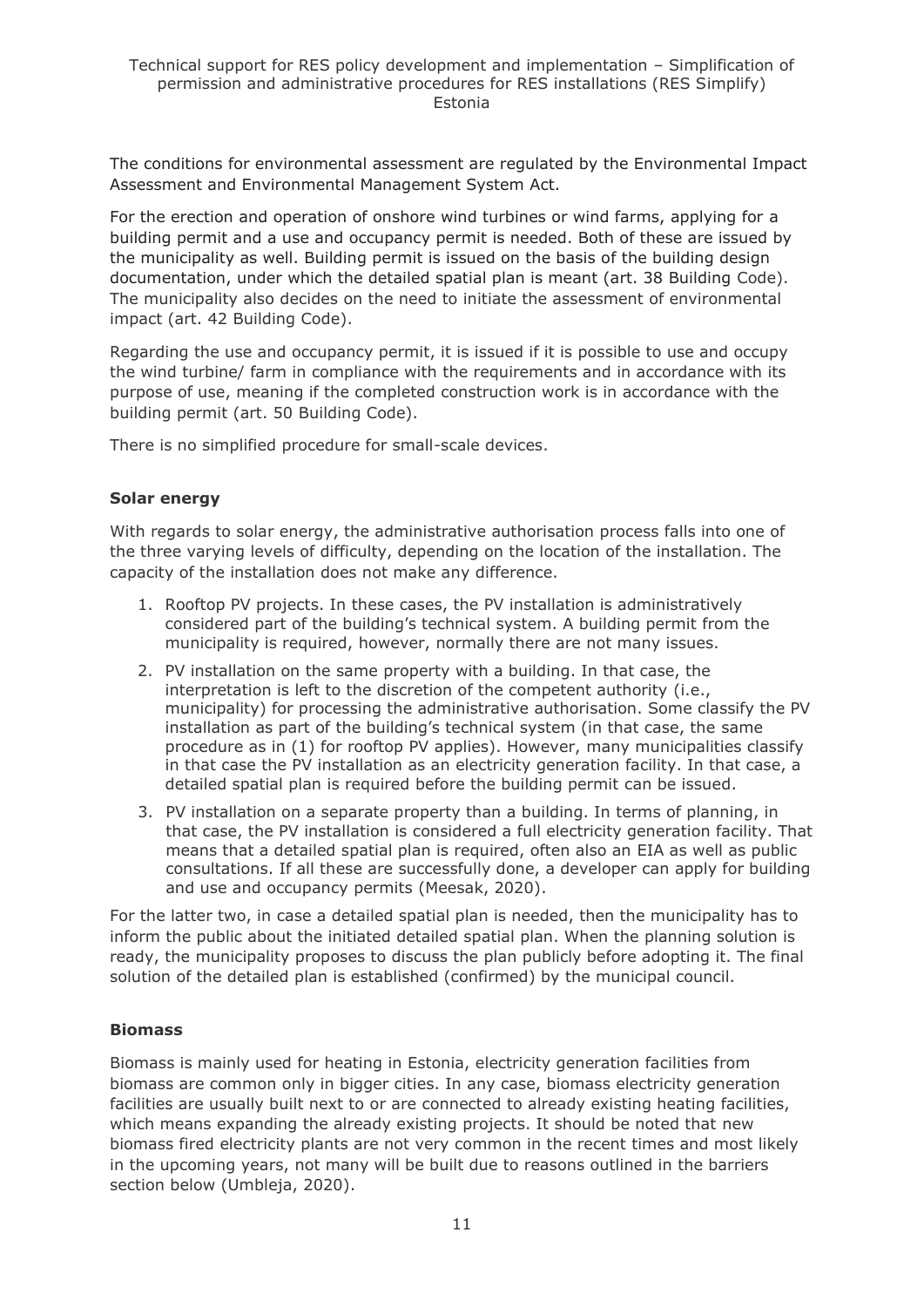A detailed spatial plan is needed for the construction of a biomass plant for electricity generation, as well as an EIA. Following this, a developer needs to apply for a building permit, followed by the use and occupancy permit as outlined in the Building Code (art. 38, 42, 50 Building Code). The competent authority for all these procedures is the municipality.

## **Public consultation**

The extent of public consultation depends on which kind of planning is needed. According to the Planning Act, if a local government designated spatial plan is needed, then a public display of the initial outline of the preselected location in the context of the local government designated spatial plan and the memorandum of intention to conduct a strategic environmental assessment of the local government designated spatial plan is required for a minimum of 60 days. During that time, everyone has the right to present their comments on the initial outline and the memorandum of intention. Furthermore, within 45 days from the end of the public display, a public discussion of the results of the published initial outline of the preselected location and the memorandum of intention must be held.

Based on the results of the public consultation, the necessary modifications are made to the initial outline of the preselected location in the local government designated spatial plan (art. 105-108 Planning Act).

Regarding public consultation during the detailed spatial plan process, after having accepted the detailed spatial plan, the municipality that initiated the preparation of the plan arranges at least one public display of the detailed spatial plan, during which everyone has the right to present their opinions (art. 135 Planning Act). After that, the municipality in charge of the preparation of the detailed spatial plan arranges a public discussion of the plan. The public discussion has to take place within 45 days from the end of the public display. This step can be skipped if no written opinions were submitted concerning the detailed spatial plan during the time it was on public display or if all written opinions have already been followed upon (art. 136 Planning Act). Based on the results of the public display and public discussion, the necessary modifications are made to the detailed spatial plan (art. 137 Planning Act).

According to the relevant authorities (Ministry of Economic Affairs and Communications) in Estonia, one stop shop will not be introduced in Estonia. Renewable energy developers have indicated that while a one stop shop for renewable energy projects might be convenient in principle, in the planned manner, however, it would have been little effective and possibly have even constituted an additional barrier, as it would have been established on top of the already existing authorisation and grid connection procedures (Meesak, 2020).

## **Deadlines**

With regards to EIAs, which often take a lot of time, art. 2(4) of the EIA Act regulates that the deadlines can be extended, by setting new deadlines for procedural steps, but only in justified cases such as the volume of the documents or the complexity of the proposed activity or strategic planning document. In normal cases, municipality has to review the application for initiating (or refusing to initiate) an EIA in no longer than 90 days since the developer has submitted to them the purpose of the activity (art. 11(2) EIA Act). Following that, the expert group preparing the EIA, jointly with the developer, has 6 months before they have to submit the EIA report to the municipality for approval (art. 22(1) EIA Act).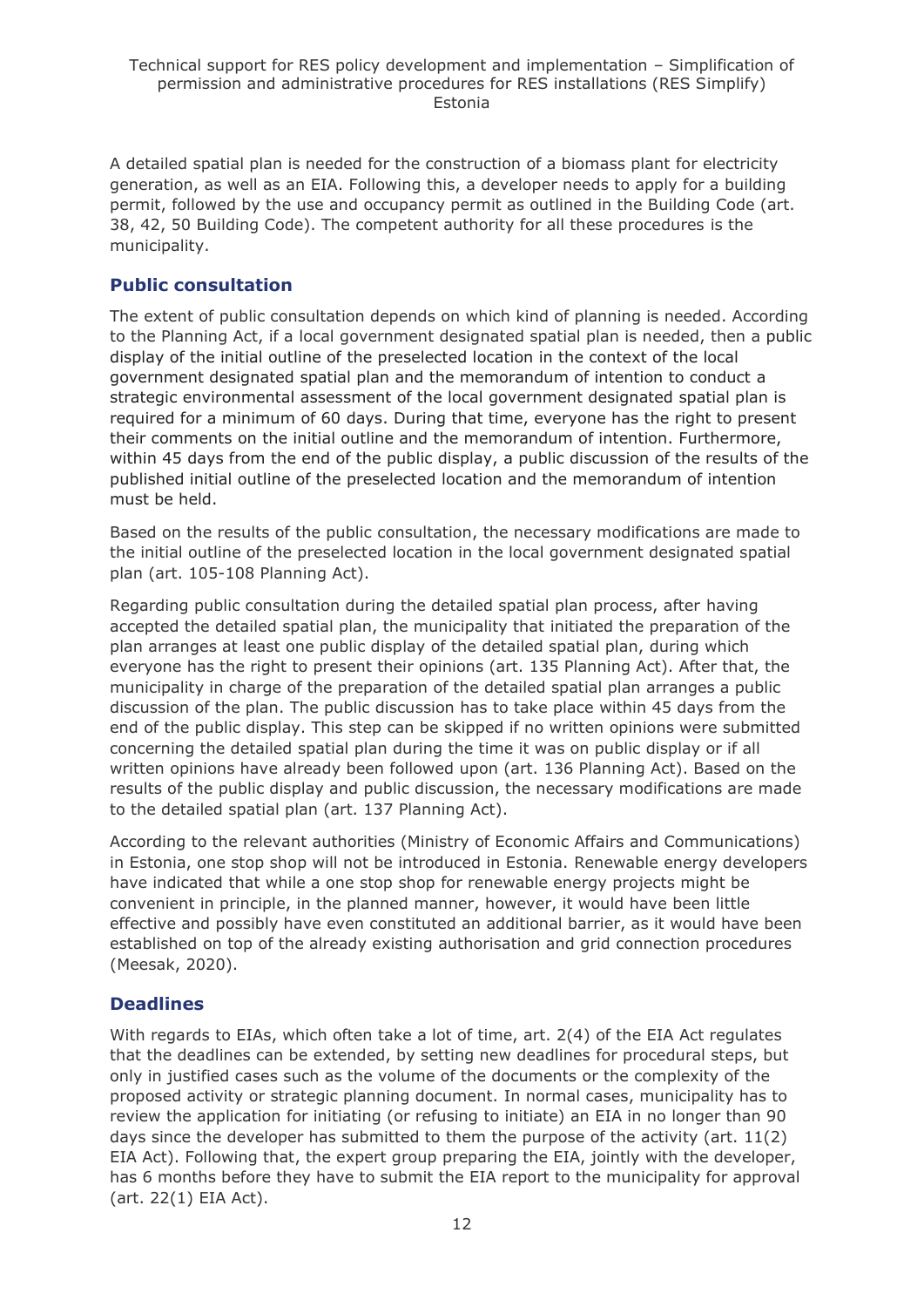The building permit has to be issued by the municipality within 30 days from the date of filing the application (art. 42 Building Code). The same time limit – 30 days – applies for issuing the use and occupancy permit (art. 54 Building Code). It should be noted that even though the Building Code sets clear deadlines for processing the permits, in reality all the relevant procedures (incl. the spatial planning process) can take years.

The deadlines for public consultation in the context of the spatial planning process have been outlined above (see 'Process flow' section).

## **Detected barriers**

According to the interviewed stakeholders and the research, this step of the project implementation is subject to the greatest number of barriers – some of them are relevant (common) for all renewable energy technologies, some are technology-specific or affecting one technology much more than the others. First of all, common barriers have been outlined, and after that, technology-specific ones have been specified.

#### *Common barriers*

**Local municipalities fail to take into account the bigger picture (national view).** According to several stakeholders, as municipalities are the competent authority during the administrative authorisation process and quite autonomous from the state, they often tend to see a certain topic, such as renewable energy development, solely from the local level perspective, failing to take into account the broader, national level view (e.g., national renewable energy target). Sometimes renewable energy development is halted by local municipalities as there is the 'not in my municipality' effect (Meesak, 2020; Talv, 2020; RNP, 2020). One policy recommendation suggested by the stakeholders to address this barrier would be bridging the gap between local and the national level planning. There should be a clearer understanding of and a direction given to municipalities from the state, outlining the importance of renewable energy and the nationally taken commitments. That would help to explain why renewable energy development is important and help to avoid local level resistance without a good reason. However, a precondition for that to succeed is the cooperation between the state and municipalities (Meesak, 2020). Another option might be nationally managed courses or workshops for municipalities in order to increase the know-how of the staff responsible for approving renewable energy projects (Environmental NGO representative, 2020).

**Wide complaint rights.** In the words of the renewable energy sector representative, the complaint rights in Estonia are currently too wide. For instance, the requirements for filing a legal complaint do not take into account the registered residence of the plaintiff. This means that persons living in a completely different part of the country are legally permitted to take legal action against a planned wind farm in a municipality with which they have no official connection (Annus, 2020). In some cases, a group of people not living in the municipalities where wind farms are planned, still turn up to public consultations or even take legal action against planned developments, by which they would actually be not impacted (Talv, 2020). Therefore, some stakeholders recommended changing the Planning Act in a way that only people whose residence is in the vicinity of the project have the right to challenge it legally. Connected to that is the question which kind of legal persons can take legal action against planned development: for instance, it should be defined in more detail which organisations can be classified as environmental organisations to ensure a sufficient level of competence (Annus, 2020).

**Not in my backyard (NIMBY) effect/ local level opposition.** NIMBY effect is most common with regard to wind energy projects, but it also impacts solar energy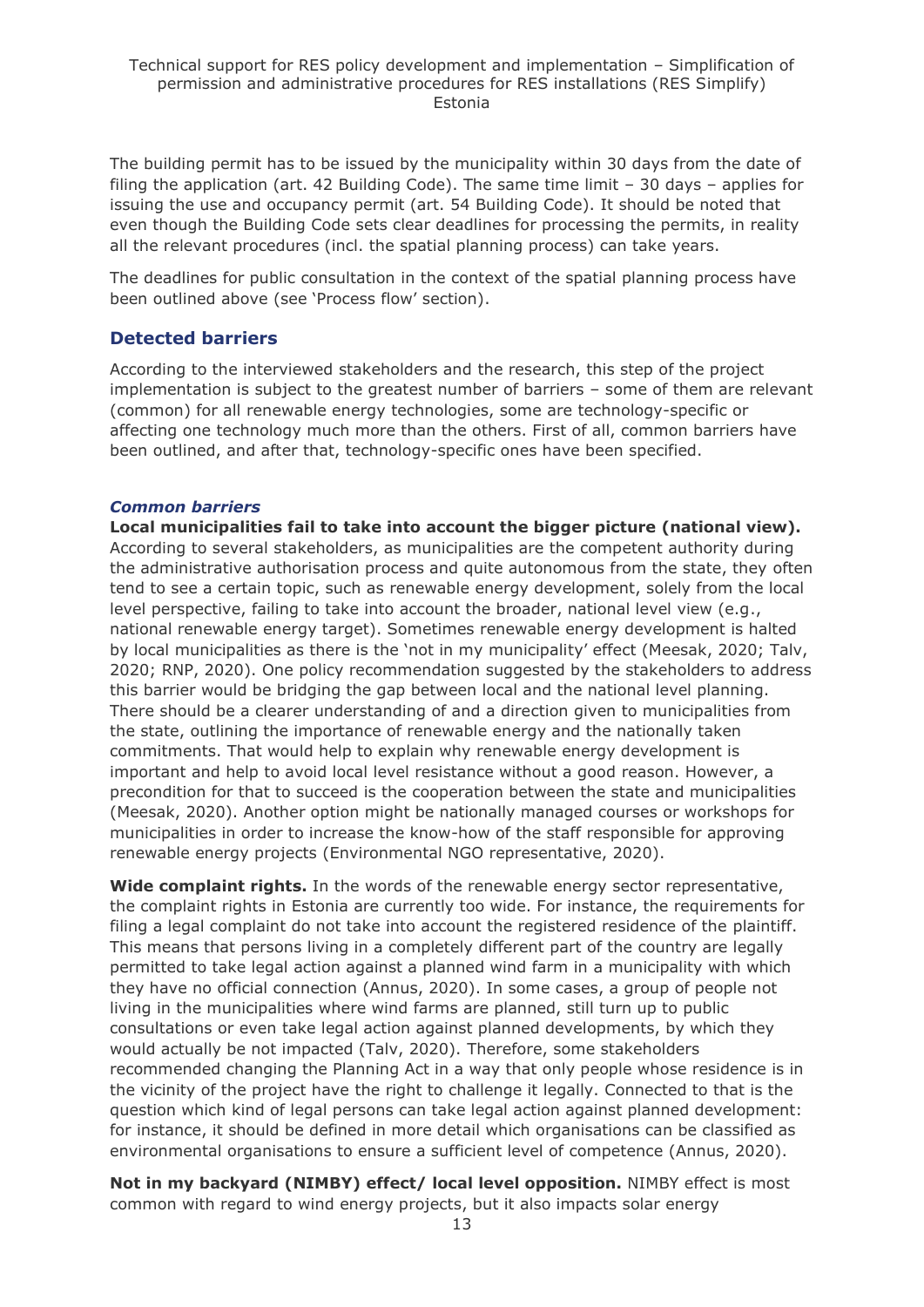development. Biomass is not very heavily impacted by this barrier. Opposition to planned renewable energy projects by the local communities is relatively common in Estonia. Often, these developments are perceived as disturbing the landscape, ruining the view of people or overall impacting the quality of life in that region. The opposition has reached a point where public consultation, especially for wind energy projects, is extremely strained. It is very hard to have a civilised, informative and reasoned debate (Talv, 2020). This also very strongly relates to the 'not in my municipality' effect: in fear of upsetting some of the local population, the local council (which is elected) might not want to approve the project as they need support from the population for re-election. Regarding policy recommendation to address the issue, the Estonian Wind Energy Association has already proposed to the Ministry of Economy to implement the local level benefit instrument, which would help to ease the NIMBY effect by compensating for inconveniences caused by the location of a wind turbine to people living in the vicinity of wind turbines (Talv, 2020). In addition, the model would determine the revenue accruing to the municipality from the project.

#### *Wind energy specific barriers*

**Procedures for Nature Conservation Areas do not benefit wind energy** 

**development.** In Estonia, the Nature Conservation Act is sometimes misappropriated by the opponents of wind power plans. The procedure for applying for a nature conservation area is very intransparent and non-inclusive towards different stakeholders, making it relatively easy then for individual opponents to obstruct or hinder wind energy projects. The only responsible institution for these applications is the Ministry of Environment and, the inclusion of other stakeholders into the process and organizing public discussions and meetings on the matter is not as strictly defined as in the case of an environmental impact assessment study for example. In the case of applications for nature conservation areas, some experts (that play an essential role in the whole process), do not actually have any expertise on the matter. The legislation does not define the criteria of experts. Furthermore, the Nature Conservation Act is used by individuals, who do not want wind power plants in their vicinity, to stop the projects. Under the current Nature Conservation Act, it is quite easy to apply for a conservation area to be established around an individual's house (RNP, 2020). In addition, when an application is made that an area should be made a nature conservation area, all planning procedures are automatically 'frozen' there. However, in the view of stakeholders, to some extent, these two processes could continue in parallel (Annus, 2020).

**No official local benefit instrument in place.** Currently, there is no official local benefit instrument in place for wind energy projects. Therefore, the local population that might be hesitant or resistant towards wind energy development near their home cannot directly see which kind of benefit wind energy development would bring them. Currently, some wind energy developers try to offer support to the local community, however, this is very difficult, as there are no defined rules and procedure for that (Talv, 2020).

**Administrative authorisation procedures take too long**. Administrative authorisation procedures, especially for wind energy project take years in order for a development to be realised. There are several developments, which have been going on for almost a decade. By the time all administrative approvals have been obtained, the project might not be economically viable anymore, because technology and the market have evolved in the meantime. What is even worse, a concrete answer to project developers is often delayed for years, instead, an increasing number of environmental assessments are asked from the developer etc. In some cases, even a negative answer would be better than the process being delayed (Talv, 2020).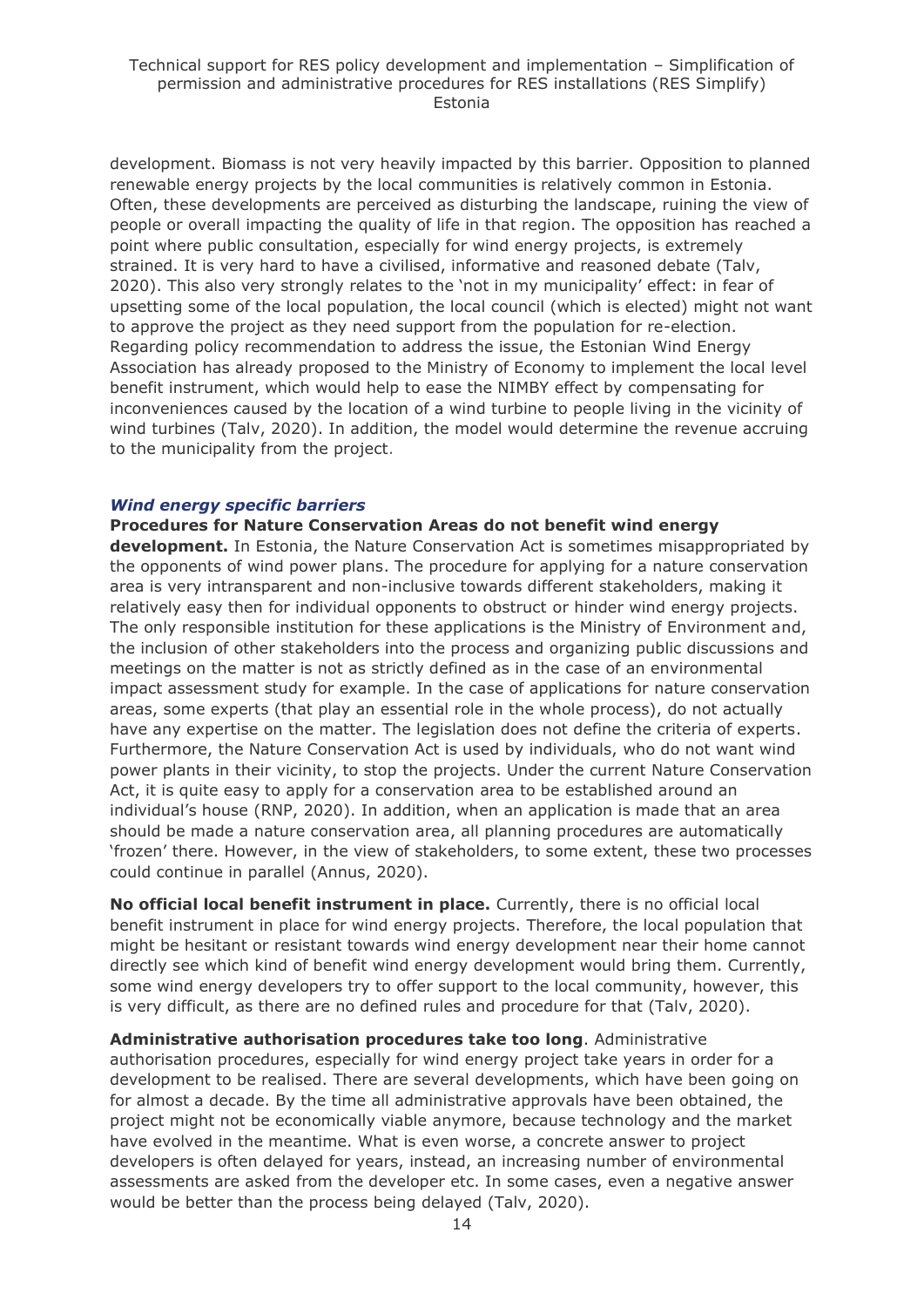**Poor quality and low requirements for environmental impact assessments (EIAs)**. Often the quality of an EIA is low or insufficient. For instance, instead of conducting a thorough EIA for a specific wind energy development site, some aspects are taken over from previously conducted EIA for similar locations instead of new sitespecific research. However, such transfer does not always work. If the initial EIAs were thorough enough, that would most likely help to avoid conflicts or delays during further steps of the process. The reason behind that is that EIAs are outsourced by the client (normally the project developer, in some instances also the municipality) to external organisation. In that process, the client wants to save money, which can also result in relying on older studies and thus lower quality (environmental NGO representative, 2020). According to the stakeholders interviewed, the EIAs should be strictly sitespecific. Instead of relying on previous studies for similar locations to save money, EIAs for renewable energy developments should be performed on a site-specific basis, i.e., an actual site-specific assessment should be carried out (environmental NGO representative, 2020).

**Holistic approach on environmental aspects is missing**. In the words of an environmental NGO representative, the EIAs and environmental arguments presented during spatial planning of wind projects often miss the holistic view of wind project impacts. Instead, a few studies might be looked at, however, missing to consider the concrete timing and location of the projects and how that impacts the overall natural environment. Sometimes, this might be the case due to the low competence of the competent authority processing the administrative authorisation: wind energy development is sometimes treated as any other development project, without knowing their particularities (environmental NGO representative, 2020).

## **Identified good practice**

<span id="page-14-0"></span>No good practice related to this process was identified.

## **2.1.4. Grid connection permit**

## **Process flow**

In Estonia, there is no grid connection permit process as such. All renewable power installations can be connected to the grid, provided they fulfil the technical requirements and pay for grid connection according to the payment system in place, which is based on the length of the connection. The grid connection fee consists of the following elements: cost of construction works and related work, processing fee, and procedural fee. However, if the transmission system operator (TSO) deems the network enhancements for the connection of a renewable energy installation to the grid at a particular location to be necessary, the cost of these needs also to be paid by the project developer (Elering – Tasud).

The application for grid connection has to be submitted to the TSO Elering. According to the relevant Estonian regulation (TSO Elering Grid Connection Cost and Changing Consumption or Production Remuneration Calculation Methodology), all project developers have to bear grid connection costs themselves. After submitting the application for grid connection, the process unfolds in the following steps: 1) acceptance of the application 2) entering grid connection agreement 3) building the connection point 4) supplying electricity 5) synchronising 6) testing and 7) final grid connection contract. The final grid connection contract requires that the testing period has been successfully completed, the production unit has received the certificate of conformity to the grid code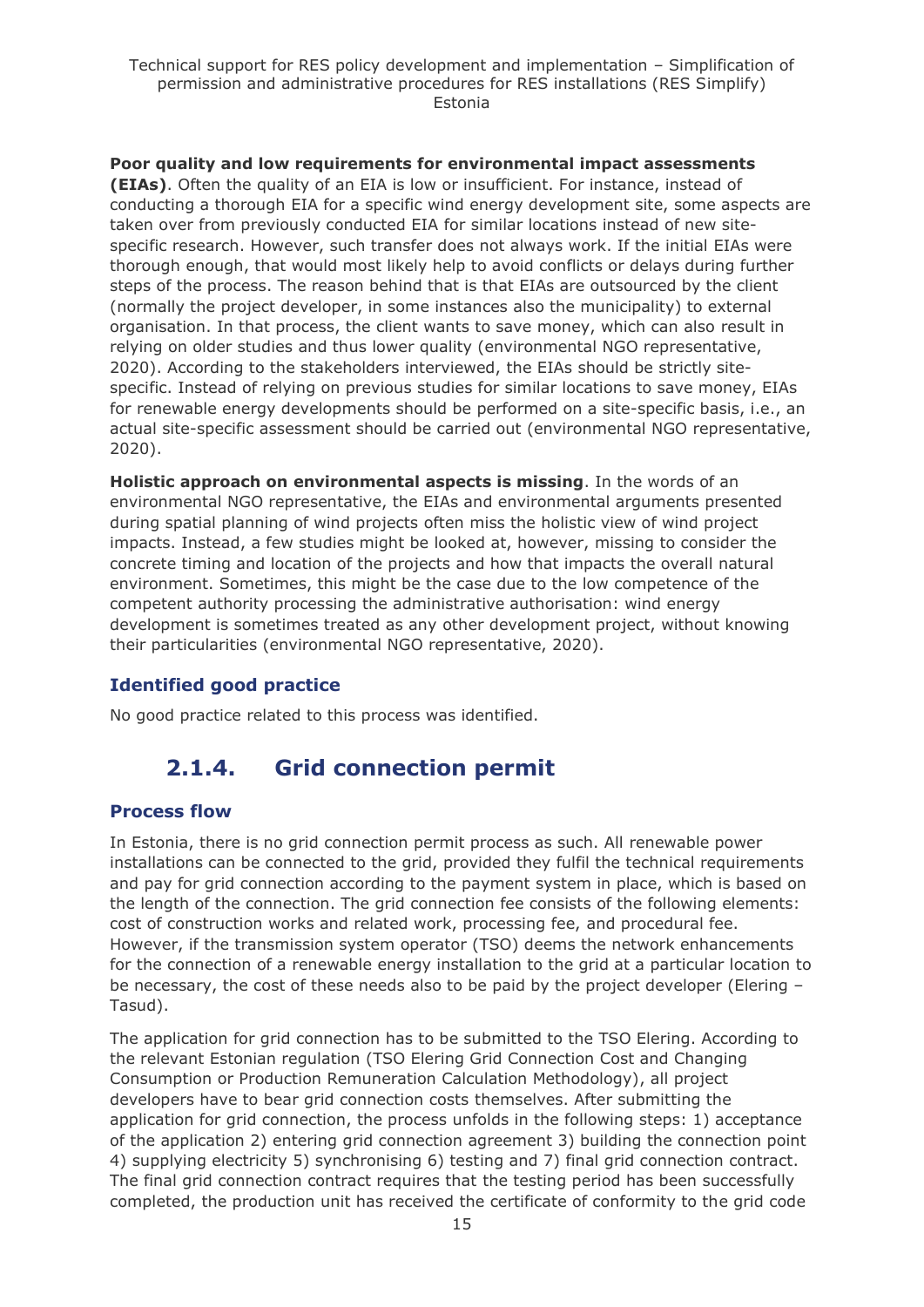and the production unit models have been verified (Liitumisprotsessi ajatelg, Guide to Connecting to National TSO).

Installations which do not need an electricity production licence (as set out in art. 22 of the Electricity Market Act) – referring to small-scale installations mainly with a net capacity of up to 200 kW, can be connected either to the transmission or distribution grid (art. 19 Network Code).

The TSO has quite a lot of discretion regarding the grid connection, which makes the grid connection procedure less transparent. Even though the requirements and procedure are established by laws, there is sometimes room for interpretation. For instance, the TSO is legally tasked with guaranteeing the security of electricity supply. However, the interpretation of this task is left to its own judgment.

### **Deadlines**

In order to obtain a connection offer, the project developer must pay a procedural fee and submit an application to the TSO. Within 5 working days of the payment of the procedural fee, the TSO has to notify the developer of any deficiencies in the application for grid connection. After such a notification has been sent by the TSO, the project developer has 20 working days for eliminating the shortcomings in the application. The connection offer must be presented to the applicant within 90 calendar days of accepting the grid connection application. The offer is valid for 60 days, and during this period, a grid connection agreement must be concluded (Elering – Taotus ja Leping).

There are varying opinions from stakeholders as to how well deadlines are respected. According to some sources, there are no issues and the TSO Elering processes the offers in the time foreseen. However, according to others, there are delays with little reason given (Meesak, 2020; Umbleja, 2020)

## **Detected barriers**

**All grid connection costs have to be borne by the developer.** The biggest barrier here affecting all renewable energy technologies in the electricity sector is that according to the current Estonian regulation (TSO Elering Grid Connection Cost and Changing Consumption or Production Remuneration Calculation Methodology), the project developer has to bear all grid connection costs, which makes connecting to the grid very expensive. Furthermore, if the TSO sees that in order to connect an installation to the grid, grid strengthening and enhancements are needed, the costs of such works also have to be paid by the developer (Umbleja, 2020; Talv, 2020; Annus, 2020; Meesak, 2020). This further increases the grid connection costs as well as the overall project implementation cost. A policy recommendation by the stakeholders to alleviate this problem would be to change the Grid Connection Cost Methodology so that not all grid connection costs have to be paid by the project developer. Instead, a social awareness should be raised that renewable energy development is necessary. The costs for the grid connection should be paid by the society as a whole, as in the end they will also benefit from additional renewable energy generation capacity (Umbleja, 2020).

**Phantom grid connections.** In the coming years, the capacity of the transmission grid for the connection of new installations will be highly limited due to the capacities that are already reserved for the intended connections, but have not yet been used (some being reserved for years), the so-called phantom grid connections. The phantom grid connections limit the availability of connections for other project developers. What is more, they raise the price of grid connection for project developers, as per regulation,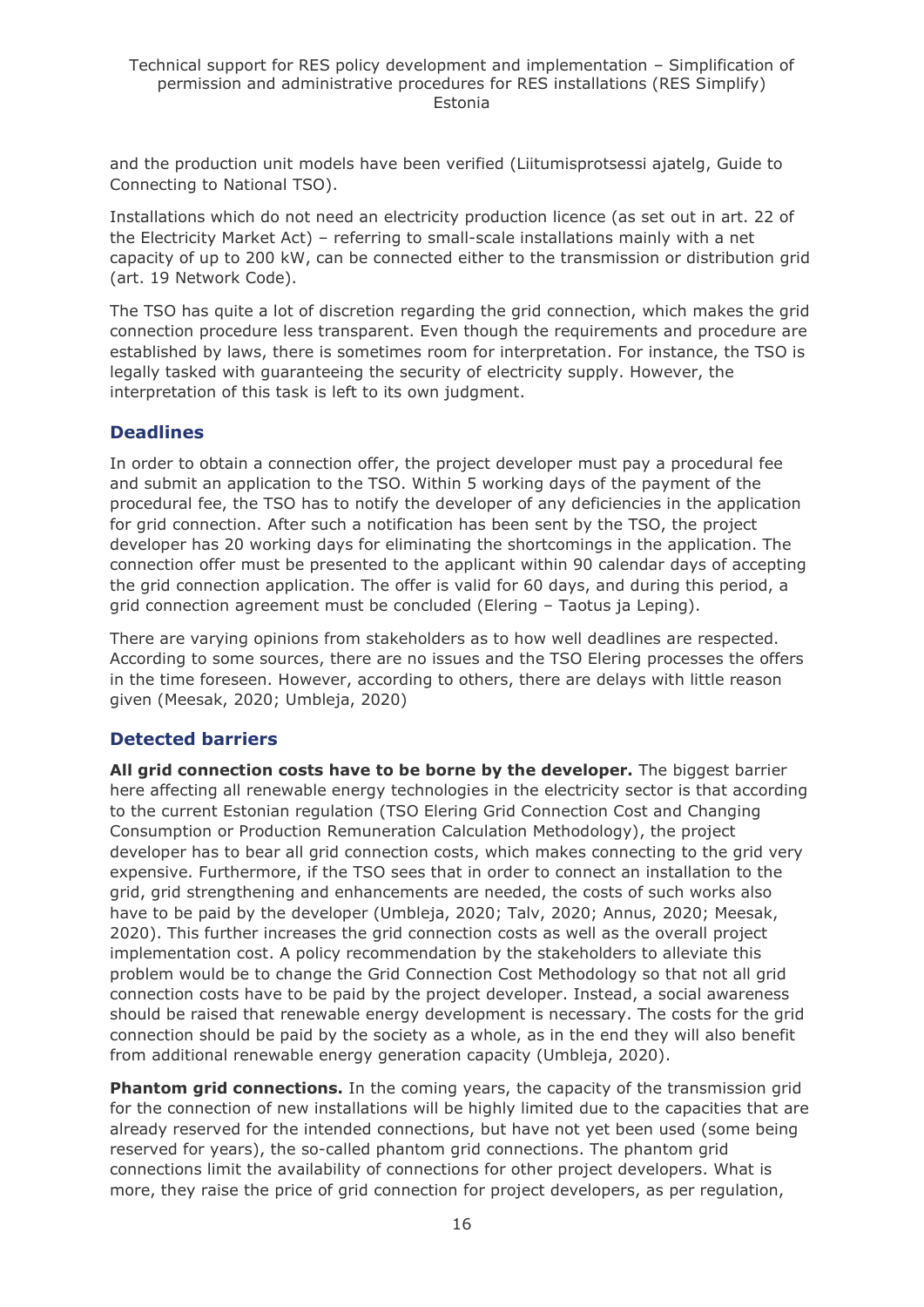the grid needs enhancements and the costs for the enhancements have to be paid by the project developers. However, it is very hard to deal with the issue as it is very costly and time-consuming for the TSO. The capacity of such phantom grid connection is currently around 2 GW (Annus, 2020; Talv, 2020; Umbleja, 2020). The interviewed stakeholders agree that the problem of the phantom network connection must be solved and that the state, together with the TSO, is responsible for solutions. Possible ways to do that include offering compensation to those project developers who have already paid for the phantom grid connection. Eligible cost for the reimbursement could include the initial costs as well as interest that has accrued over the time (Umbleja, 2020; Annus, 2020).

**Somewhat non-transparent process.** As the interpretation of the TSO's role in grid connection is to an extent left to its own judgement as described more in detail under the 'Process flow' section above, that can reduce transparency and at times slow the process. The TSO has the obligation to ensure the quality of electricity, however, according to some renewable energy stakeholders sometimes this is taken to the extreme; in turn, excessive risk mitigation hinders access and raises the costs for the developers (Annus, 2020; Umbleja, 2020).

**Delays in the process.** As indicated above, there are sometimes delays in the grid connection process without providing a good reason for the delay. The TSO is at times overwhelmed with work, which can sometimes put the process behind schedule. An issue that was existent in 2020, and most likely will continue in 2021 as well is that due to the change in the support scheme, there has been a great upsurge of PV installations in the country. This is because projects completed in 2020 will receive the 'old' support for renewable energy (premium tariff), while from 2021 onwards renewable energy support for new installations will be based on reverse auctions with no premium tariff. Therefore, a lot of PV installations were installed in 2019 and 2020. Such increase has resulted in the biggest DSO, Elektrilevi, being heavily overloaded with work, delaying the grid connection process. However, this is perceived to be a one-time issue by the stakeholders interviewed and such delays are no longer expected in the future (Annus, 2020; Meesak, 2020).

## **Identified good practice**

<span id="page-16-0"></span>No good practice related to this process was identified.

## **2.1.5. Corporate legal fiscal**

## **Process flow**

The TSO Elering issues certificates of origin to electricity producers (upon their request) if they want to prove that electricity was produced by a renewable energy installation or in an efficient CHP process. However, many smaller renewable energy producers do not request the guarantees of origin to be issued, as this is not a mandatory step in project implementation in Estonia.

Furthermore, renewable energy producers who want to benefit from the support scheme - premium tariff – that will expire at the end of 2020, need to register their renewable energy installations as eligible for support with the TSO and, after receiving confirmation, apply for the financial support. The premium tariff scheme is operated by the TSO Elering (Elering – Taastuvenergia toetus). These process steps can be fully completed electronically (green.elering.ee) and according to stakeholders interviewed, it is a quick and efficient process.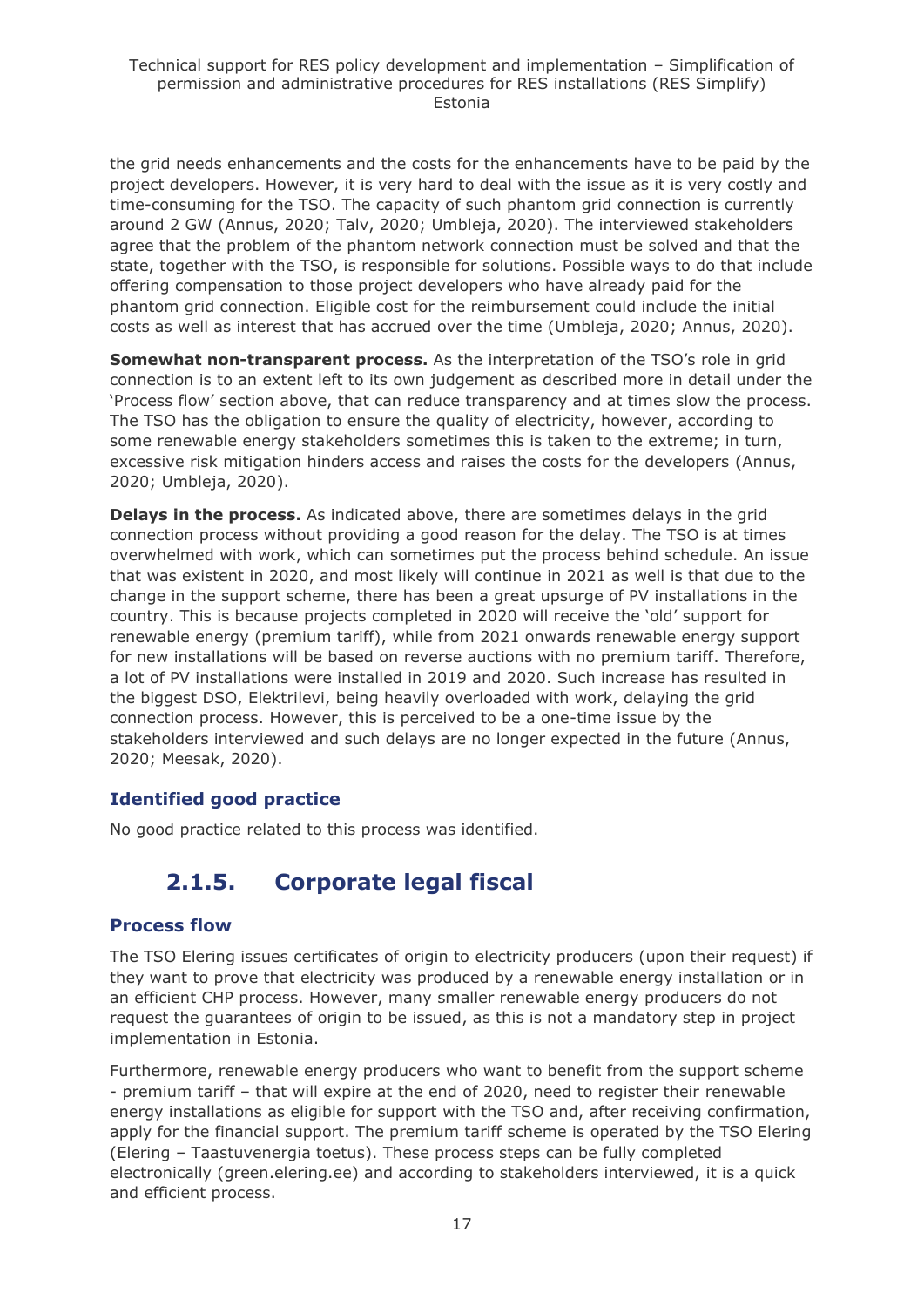## **Deadlines**

No relevant deadlines for this process step.

## **Detected barriers**

No barriers related to this process were identified.

## **Identified good practice**

No barriers related to this process were identified.

## <span id="page-17-0"></span>**3. Use of IT systems**

In Estonia, digital platforms are used for handling documentation in all process steps described above. This applies to all administrative procedures with the state and local governments and is generally perceived as efficient. As different online platforms are used for different steps of the process, there might be some complaints with regard to certain websites (e.g., the website of the Building Register).

An amendment to the Planning Act is underway, which seeks to bring all planning into a single database, managed by the Ministry of Finance. A common digital planning database would certainly simplify the overall procedure (Umbleja, 2020).

The main digital platforms or websites used are as follows:

#### *Administrative authorisation*

Each municipality has its own webpage, where is it also possible to electronically submit an application to initiate the detailed spatial planning process. One example of such a webpage is the Saaremaa Council webpage: [https://www.saaremaavald.ee/uldinfo.](https://www.saaremaavald.ee/uldinfo)

The national Building Register database<sup>1</sup>, which has been fully electronic since 2016, is used to apply for building and use and occupancy permits.

The electronic submission of applications is perceived as effective by the stakeholders overall. There have been several complaints about the user-friendliness of the Building Register. However, the Building Register is undergoing a major upgrade in late 2020 and first half of 2021. As a result, it should become much more user-friendly, and not only in terms of submitting documents, but also accessibility to various maps, plans of buildings, etc (Pärli, 2020).

#### *Grid connection permit*

The national TSO Elering has an electronic application portal Egle.ee<sup>2</sup> since June 2016, where all documents necessary for the connection of a renewable energy installation to the electricity transmission grid can be submitted. There were no complaints from stakeholders about this platform during the survey.

The biggest DSO Elektrilevi also has an electronic application submission portal which can be accessed at [https://www.elektrilevi.ee/et/avaleht.](https://www.elektrilevi.ee/et/avaleht)

<sup>1</sup> <https://www.ehr.ee/app/esileht?1>

 $2 \overline{$  <https://egle.ee/#/>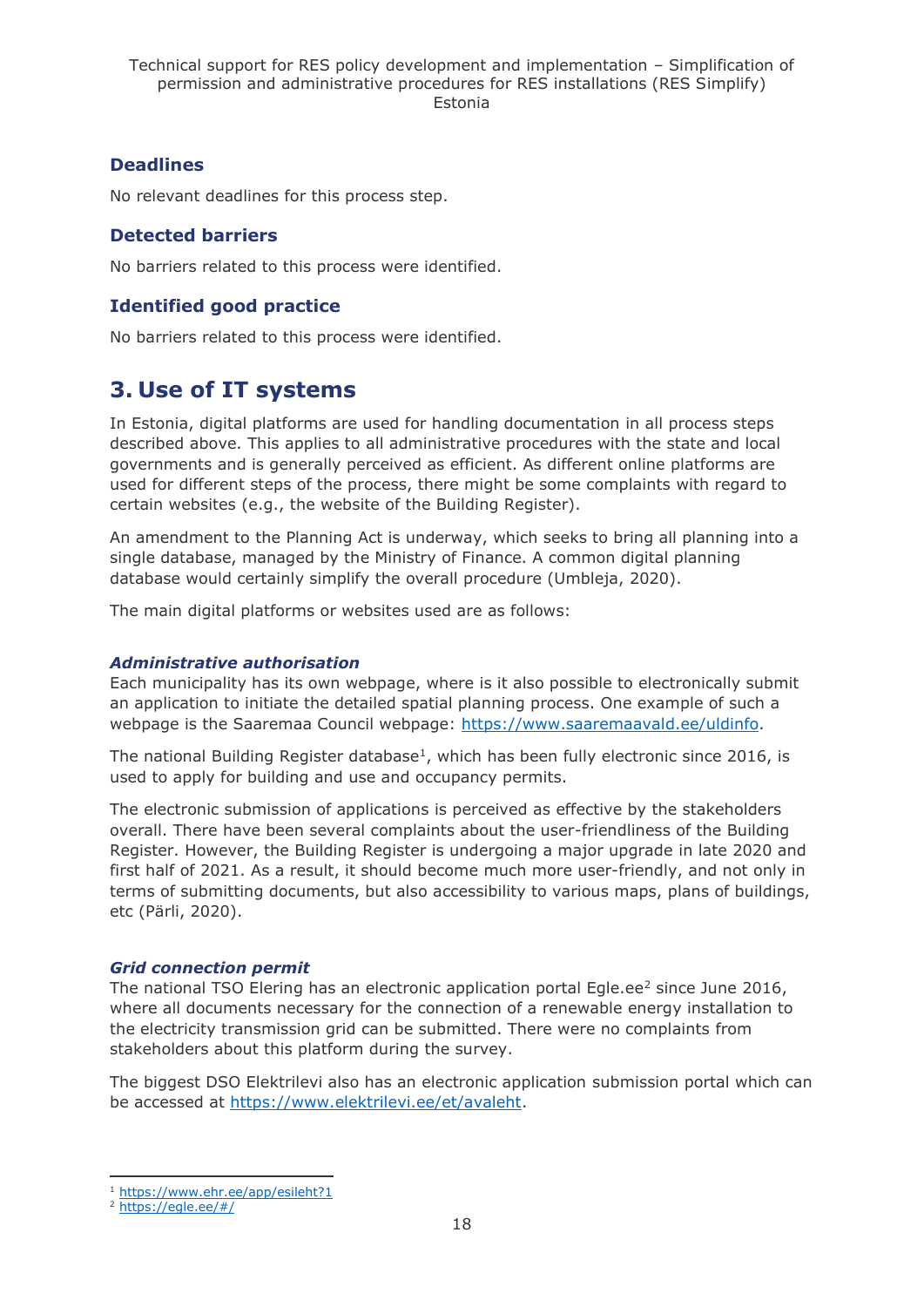### *Corporate-legal fiscal process*

Guarantees of origin are issued electronically by the TSO Elering, if the project developer requests it. All the administration is done through the following database: [https://green.elering.ee/.](https://green.elering.ee/)

## <span id="page-18-0"></span>**4. Complaint procedure**

In Estonia, the appeal process against administrative decisions related to the renewable energy project implementation follows the Administrative Procedure Act (except grid connection). A person who feels their rights have been violated or their freedoms have been restricted can turn to the administrative courts in the first instance, to the circuit courts in the appellate instance and in the final instance to the Supreme Court. The Supreme Court also decides on petitions to review a case (art. 3 Code of Administrative Court Procedure).

A challenge to an administrative act can be filed within 30 calendar days from the day when a person becomes or should become aware of the contested administrative act, if it is an annulment action or a mandatory action (taking a certain administrative act). A prohibition action, meaning prohibition to take a certain administrative measure can be filed without a time limit (art. 46 Code of Administrative Court Procedure).

The challenge must, among other things, specify the administrative act challenged and the reasoning for not agreeing with the challenged administrative decision (art. 75 and 76 Administrative Procedure Act). In filing the challenge, the plaintiff needs to provide an explanation alongside with proof in which way their rights are violated and why is filing the challenge necessary in order to protect their rights.

A person is not allowed to bring an action in the administrative courts if the person has already, in an administrative court, brought an action which contains the same claim and is made on the same cause and regarding which, the judgement has become final (art. 43 Code of Administrative Court Procedure).

Complaint procedures are not perceived as particularly efficient by stakeholders interviewed. In the case of PV installations, for instance, the project developers hesitate to initiate the complaint procedures, as these are largely seen as a waste of time and money. In most cases it is more cost-effective to simply choose another location (Meesak, 2020).

From the perspective of wind energy developers, it currently remains an issue that the requirements for filing a legal complaint do not take into account the registered residence of the applicant. On the other hand, the stakeholders surveyed communicated that wind energy developers should sometimes better prepare themselves and engage with the local community to avoid legal challenges (Annus, 2020; Talv, 2020).

In Estonia, a problem remains that it can often take years to reach a court decision, especially regarding wind energy development. If someone has legally challenged a wind farm construction, the case is often dealt with in several court instances (up to three are possible) until a final decision is made. Wind developers ironically say that 'spatial planning issues in Estonia are confirmed by the (Supreme) Court'.

Challenges against biomass or solar energy projects are far less common.

Complaint procedures have been only occasionally used with regard to grid connection permit. As the TSO/DSO is not an administrative body, in this case complaint procedure is regulated by the Code of Civil Procedure. The three instances of courts competent to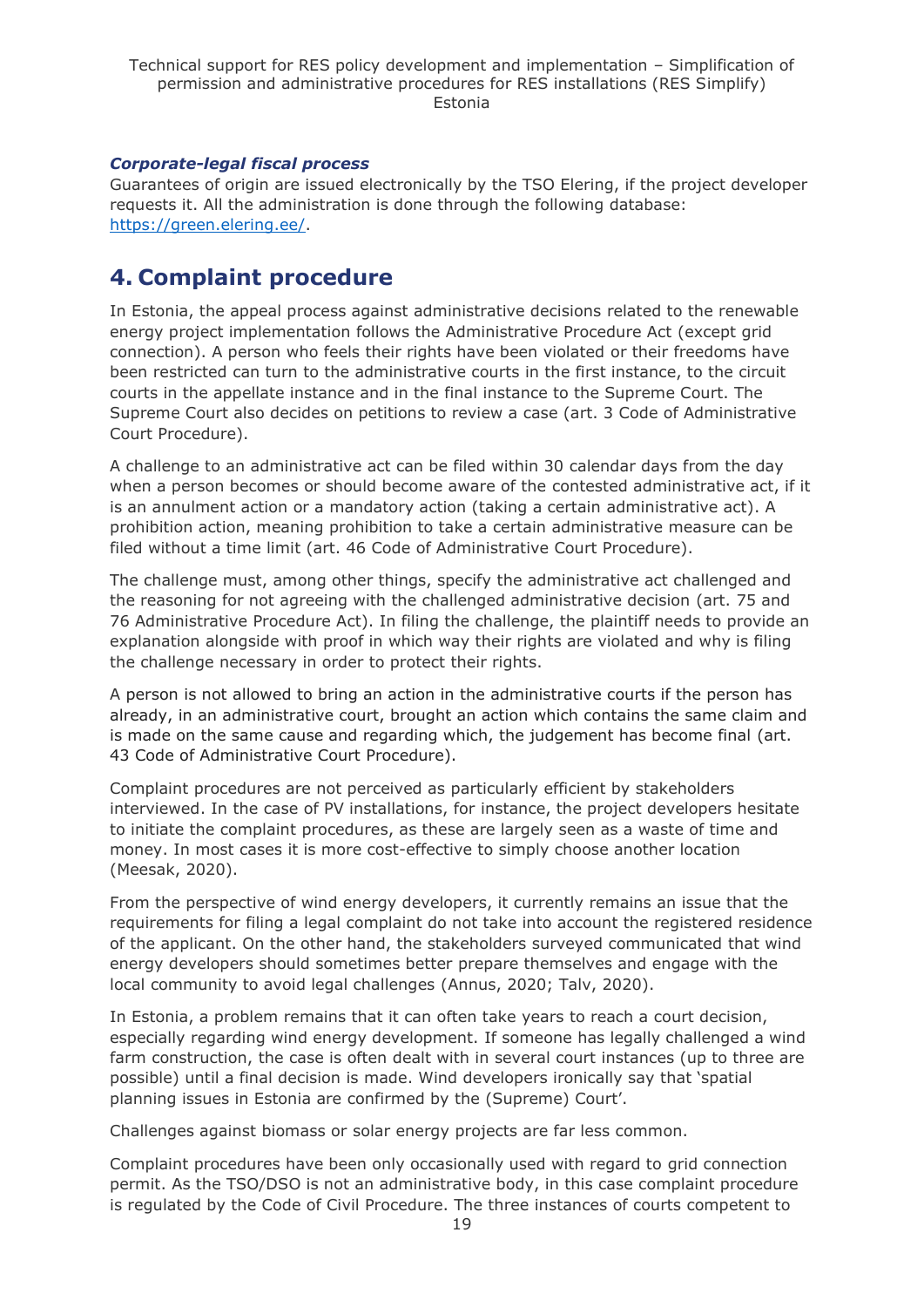deal with civil matters are the county courts, circuit courts and the Supreme Court. Depending on the agreement between developer and the TSO/DSO, out of court dispute settlement might be used before going to court.

## <span id="page-19-0"></span>**5. Specific features to ease administrative procedure**

Table 2 below provides information on the existing specific features to ease administrative procedures in Estonia.

|  |  |  |  |  | Table 2: Specific features to ease administrative procedures |  |
|--|--|--|--|--|--------------------------------------------------------------|--|
|--|--|--|--|--|--------------------------------------------------------------|--|

| <b>Specific feature</b>                              | <b>Existing</b> | <b>Short description</b>                                                                                                                                                                                                                                                                                                                                                                                                                                                                                                                                                                                                                                                                                                        |
|------------------------------------------------------|-----------------|---------------------------------------------------------------------------------------------------------------------------------------------------------------------------------------------------------------------------------------------------------------------------------------------------------------------------------------------------------------------------------------------------------------------------------------------------------------------------------------------------------------------------------------------------------------------------------------------------------------------------------------------------------------------------------------------------------------------------------|
| <b>Simultaneous procedures</b>                       | yes             | The procedures for issuing the building permit and<br>the use and occupancy permit, as well as the<br>authorisation of the grid connection can be carried<br>out in parallel. In some instances, the actual<br>construction works are started even before getting<br>the building permit. However, the latter depends on<br>the leniency of the municipality processing the<br>building permit and is not an official practice<br>(Meesak, 2020).                                                                                                                                                                                                                                                                               |
|                                                      |                 | Overall, the stakeholders interviewed perceive the<br>simultaneously running procedures as efficient,<br>however, it does not help to speed up the<br>implementation of wind energy or biomass projects,<br>as it is mainly used for solar energy projects.                                                                                                                                                                                                                                                                                                                                                                                                                                                                     |
| <b>National contact points</b><br>and one-stop-shops | no              |                                                                                                                                                                                                                                                                                                                                                                                                                                                                                                                                                                                                                                                                                                                                 |
| Application of 2+1 and<br>$1+1$ rules                | no              |                                                                                                                                                                                                                                                                                                                                                                                                                                                                                                                                                                                                                                                                                                                                 |
| <b>Simple notification</b><br>procedure              | yes             | According to the Network Code on the Functioning<br>of the Electricity System, the network operator has<br>no right to demand the particulars and documents<br>normally needed for the grid connection (e.g., a<br>plan enabling the construction of an electrical<br>installation to be connected to the network or a<br>building permit) if<br>modification of the consumption or production<br>$\bullet$<br>conditions of the existing network connection<br>does not require the construction of a new<br>connection point or the installation of a<br>supplementary production module; or<br>where the capacity of the power-generating<br>$\bullet$<br>module to be connected to the network is up to<br>15 kW (art. 19). |
| <b>Pre-planning</b>                                  | yes             | Regarding the defence restrictions (approval from<br>the Estonian Ministry of Defence required), the<br>Ministry of Defence has published a map which<br>specifies the areas in municipalities where is it<br>possible to plan wind energy installations (RNP<br>$2020$ ).                                                                                                                                                                                                                                                                                                                                                                                                                                                      |
| <b>Pre-application</b><br>consultation               | no              |                                                                                                                                                                                                                                                                                                                                                                                                                                                                                                                                                                                                                                                                                                                                 |
| <b>Project acceptance</b><br>measures                | yes             | Currently, there is no official mechanism for project<br>acceptance measures in Estonia. Sometimes, wind<br>energy developers try to support the local<br>community financially, however, that is done                                                                                                                                                                                                                                                                                                                                                                                                                                                                                                                          |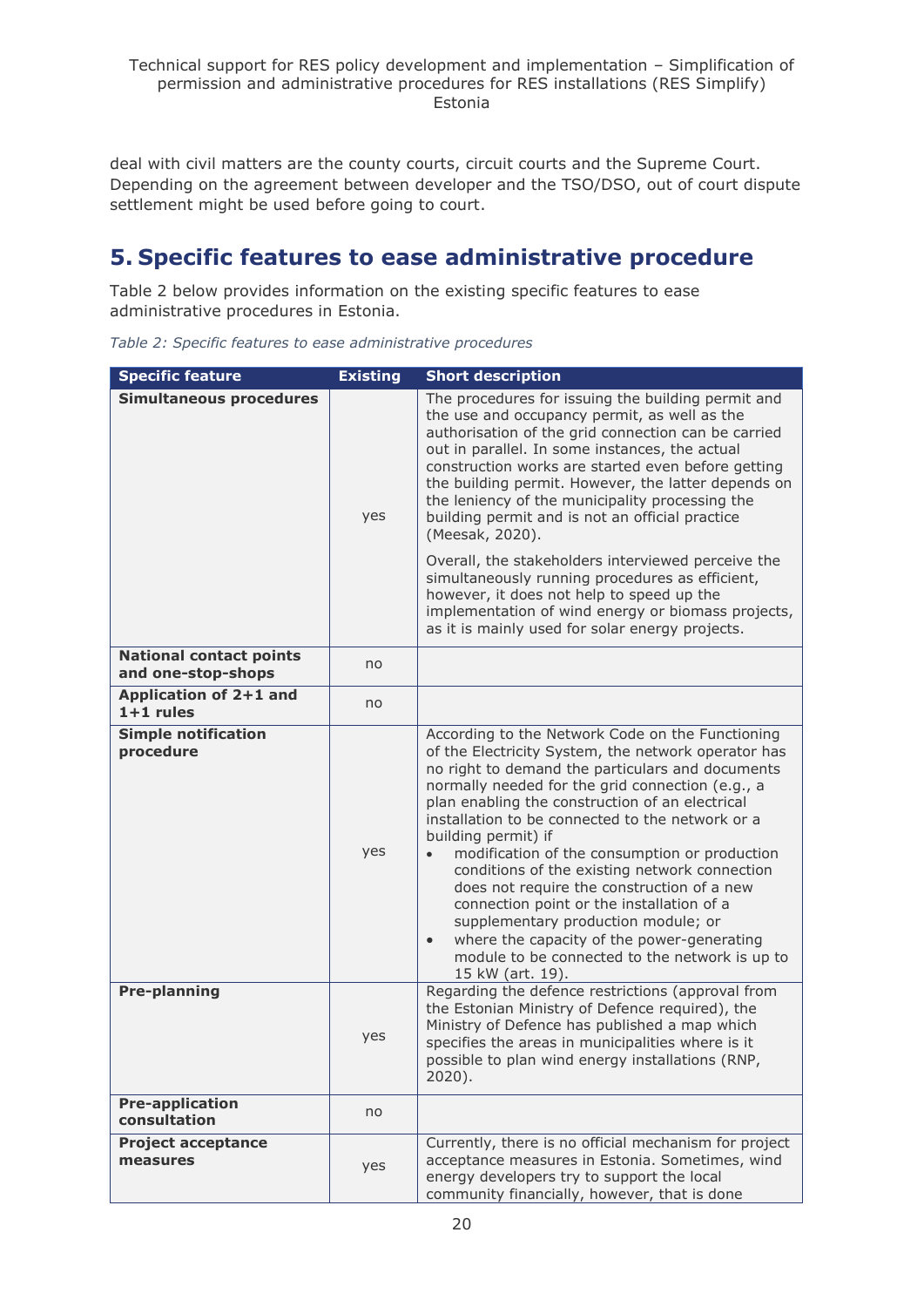Technical support for RES policy development and implementation – Simplification of permission and administrative procedures for RES installations (RES Simplify) Estonia

|                                                              |    | through a complicated procedure and multiple legal<br>persons. However, the Estonian Wind Energy<br>Association has actively been working on the topic<br>and proposed to the Ministry of Economy to<br>implement the local level benefit instrument to<br>compensate for inconveniences caused to local<br>communities living near wind turbines, which would<br>seek to help to ease the NIMBY effect (Talv, 2020).<br>In addition, the model would determine the<br>revenue accruing to the local municipality from the<br>project. |
|--------------------------------------------------------------|----|----------------------------------------------------------------------------------------------------------------------------------------------------------------------------------------------------------------------------------------------------------------------------------------------------------------------------------------------------------------------------------------------------------------------------------------------------------------------------------------------------------------------------------------|
| <b>Measures to streamline</b><br>litigation by third parties | no |                                                                                                                                                                                                                                                                                                                                                                                                                                                                                                                                        |
| <b>Other</b>                                                 | no |                                                                                                                                                                                                                                                                                                                                                                                                                                                                                                                                        |

## <span id="page-20-0"></span>**6. Indicators to measure the performance of the overall process**

Table 3 below provides information on the indicators to measure the performance of the overall administrative and grid connection process in Estonia.

*Table 3: Performance indicators to assess administrative and grid connection processes*

| <b>Performance indicator</b>                                                                           | <b>Description</b>                                                                                                                                                                                                                                                                                                                                                                                                                               |
|--------------------------------------------------------------------------------------------------------|--------------------------------------------------------------------------------------------------------------------------------------------------------------------------------------------------------------------------------------------------------------------------------------------------------------------------------------------------------------------------------------------------------------------------------------------------|
| Average response time by<br>the competent authorities<br>and TSO/DSO for grid<br>connection procedures | PV: Normally, 2-3 months. In 2020, however, the biggest DSO<br>Elektrilevi is congested due to a boom of PV installations. This<br>boom was caused by the expiry of the old support scheme<br>(premium tariff) at the end of 2020. As a result, the grid<br>connection takes longer (in extreme cases, up to two-three times<br>the normal time) in 2020 and issue will most likely also continue<br>in 2021, but this is normally not the case. |
|                                                                                                        | No information available for other technologies.                                                                                                                                                                                                                                                                                                                                                                                                 |
| Process duration                                                                                       | For PV, on average 6 months. However, the process takes longer<br>in bigger cities.                                                                                                                                                                                                                                                                                                                                                              |
|                                                                                                        | For wind, a minimum of 5 years is indicated. However, that does<br>not include legal challenges, the timeline of which is extremely<br>unpredictable.                                                                                                                                                                                                                                                                                            |
| Project approval rates                                                                                 | PV: if a financially suitable location is found and decided upon,<br>then ca 90% of the initiated projects are also approved. However,<br>scouting for a good location - meaning 'fishing' how much would<br>be a grid connection cost in one location or another, in order to<br>ensure that the project would be economically reasonable $-$ is<br>very common.                                                                                |
|                                                                                                        | No information available for other technologies.                                                                                                                                                                                                                                                                                                                                                                                                 |
| Costs of administrative<br>processes                                                                   | PV: Impossible to come up with an average cost per application.<br>In case the application process would be very costly, e.g., due to<br>expensive grid connection, then developers often abandon a<br>project and find another location.                                                                                                                                                                                                        |
|                                                                                                        | Wind: Impossible to come up with an average cost. The cost of<br>EIAs can range from a few tens of thousands up to several<br>hundreds of thousands of euros.                                                                                                                                                                                                                                                                                    |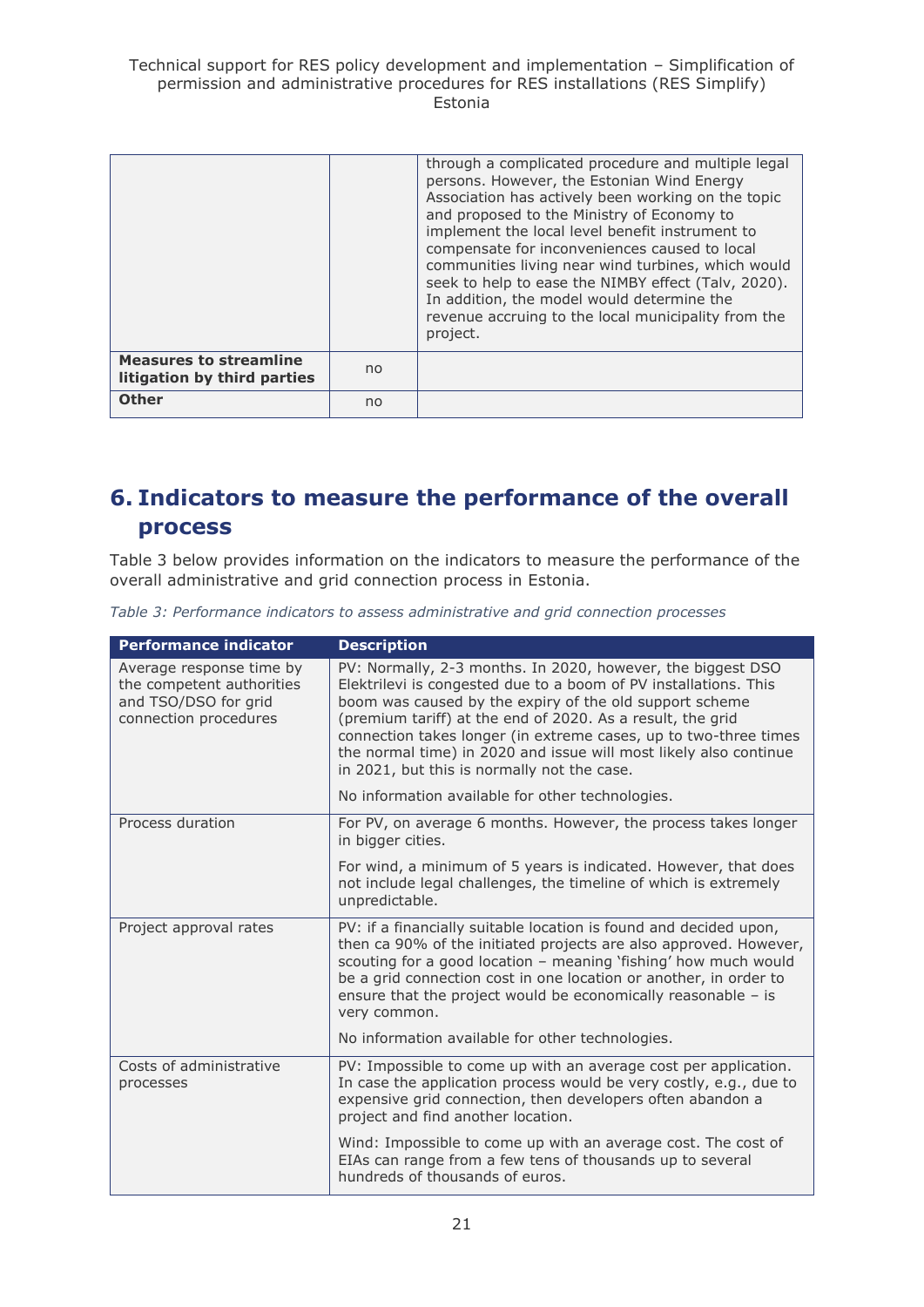#### Technical support for RES policy development and implementation – Simplification of permission and administrative procedures for RES installations (RES Simplify) Estonia

| Share of permits that are                       | Wind: Nearly all recently.                                                                                                                                                                                                                                                                                                                                                            |  |  |
|-------------------------------------------------|---------------------------------------------------------------------------------------------------------------------------------------------------------------------------------------------------------------------------------------------------------------------------------------------------------------------------------------------------------------------------------------|--|--|
| legally challenged                              | PV: Much less than in the case of wind energy. More specific<br>information not available.                                                                                                                                                                                                                                                                                            |  |  |
| Share of legal challenges<br>that are overruled | N.A.                                                                                                                                                                                                                                                                                                                                                                                  |  |  |
| Stakeholder interests                           | The environmental NGO representative remarked that<br>environmental NGOs or the nature protection sector are often<br>engaged as the formal project implementation process foresees,<br>however, consulting with them earlier might speed up the process<br>at a later stage and help to avoid some of the legal challenges or<br>conflicts (environmental NGO representative, 2020). |  |  |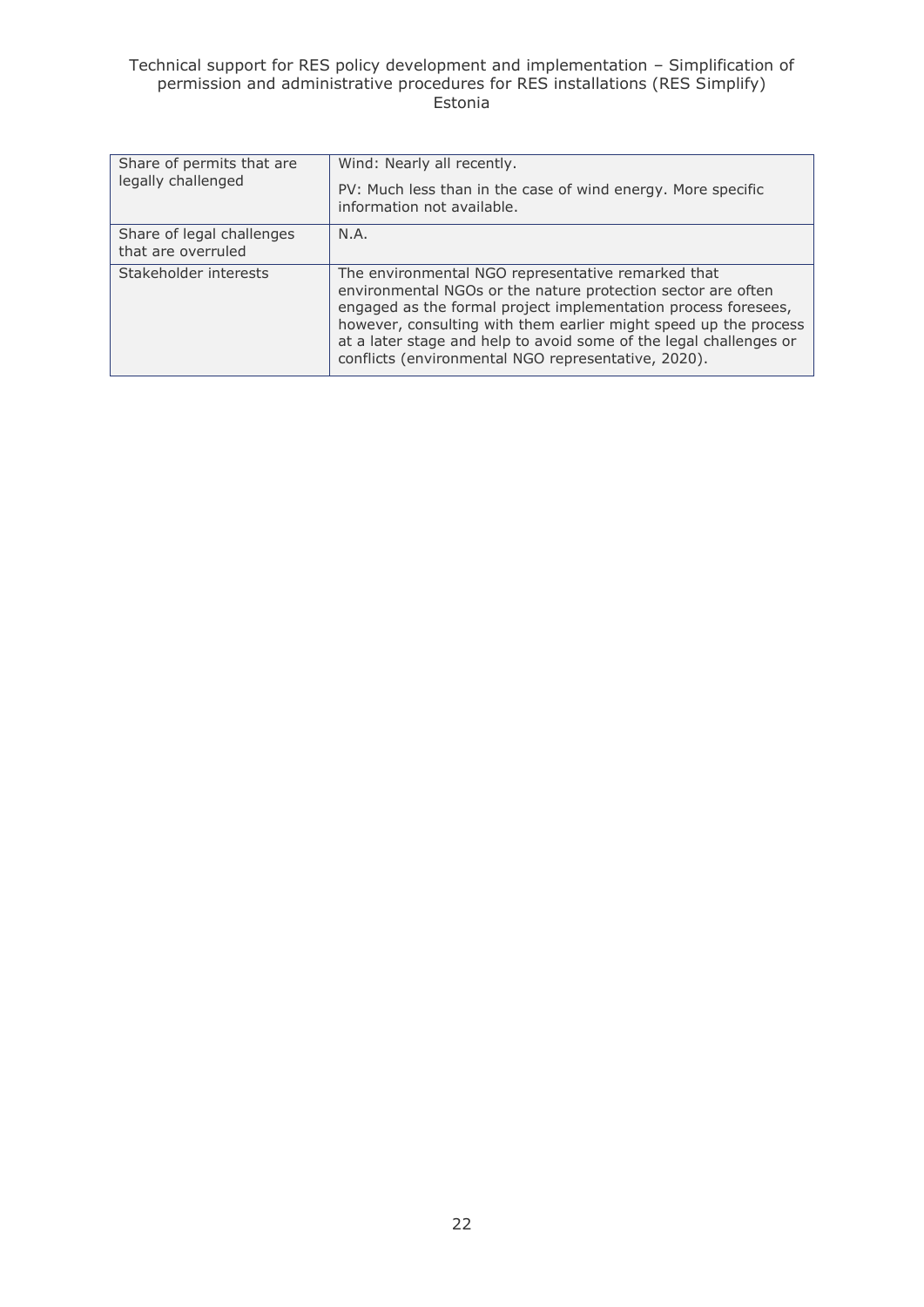## <span id="page-22-0"></span>**References**

- MKM, 2020. Planning of wind energy development in comprehensive plans: Estonian Ministry of Economic Affairs and Communications official reply to local municipalities, 2020. Available at: [<https://planeerimine.ee/static/sites/2/tuuleenergeetika-arendusalade](https://planeerimine.ee/static/sites/2/tuuleenergeetika-arendusalade-kavandamine-uldplaneeringutes-lisa-3.pdf)[kavandamine-uldplaneeringutes-lisa-3.pdf>](https://planeerimine.ee/static/sites/2/tuuleenergeetika-arendusalade-kavandamine-uldplaneeringutes-lisa-3.pdf) [Accessed 15 December 2020].
- Pärli, M., 2020. Uus ehitisregister hakkab kasutajatele avanema advendikalendrina, ERR. Available at: [<https://www.err.ee/1158766/uus-ehitisregister-hakkab-kasutajatele](https://www.err.ee/1158766/uus-ehitisregister-hakkab-kasutajatele-avanema-advendikalendrina)[avanema-advendikalendrina>](https://www.err.ee/1158766/uus-ehitisregister-hakkab-kasutajatele-avanema-advendikalendrina) [Accessed 15 December 2020].
- Loorents, N., 2019. Kuidas ühitada tuuleparkide arendajate ja sõjalise riigikaitse huve? Keskkonnatehnika. Available at: [<https://keskkonnatehnika.ee/kuidas-uhitada](https://keskkonnatehnika.ee/kuidas-uhitada-tuuleparkide-arendajate-ja-sojalise-riigikaitse-huve/)[tuuleparkide-arendajate-ja-sojalise-riigikaitse-huve/>](https://keskkonnatehnika.ee/kuidas-uhitada-tuuleparkide-arendajate-ja-sojalise-riigikaitse-huve/) [Accessed 15 December 2020].
- Elering Liitumisprotsessi ajatelg. Available at: [<https://elering.ee/liitumisprotsessi](https://elering.ee/liitumisprotsessi-ajatelg#tab2)[ajatelg#tab2>](https://elering.ee/liitumisprotsessi-ajatelg#tab2) [Accessed 15 December 2020].
- Elering Tasud. Available at: [<https://elering.ee/tasud>](https://elering.ee/tasud) [Accessed 15 December 2020]
- Elering Taotlus ja leping. Available at: [<https://elering.ee/taotlus-ja-leping>](https://elering.ee/taotlus-ja-leping) [Accessed] 15 December 2020].
- Elering- Taastuvenergia toetus. Available at: [<https://elering.ee/taastuvenergia-toetus>](https://elering.ee/taastuvenergia-toetus) [Accessed 15 December 2020].
- Eurostat, nrg\_ind\_ren. Share of energy from renewable sources. Available at: [https://ec.europa.eu/eurostat/databrowser/view/nrg\\_ind\\_ren/default/table?lang=](https://ec.europa.eu/eurostat/databrowser/view/nrg_ind_ren/default/table?lang=en) [en](https://ec.europa.eu/eurostat/databrowser/view/nrg_ind_ren/default/table?lang=en) [Accessed 8 January 2021].
- Guide to Connecting to the National Transmission System, 2018. Elering. Available at: < [https://issuu.com/elering/docs/elering\\_liitujad\\_uuendus\\_a5\\_eng\\_v2](https://issuu.com/elering/docs/elering_liitujad_uuendus_a5_eng_v2) > [Accessed 8 January 2021].
- NECP, 2019. Ministry of Economic Affairs and Communication. Eesti riiklik energia- ja kliimakava aastani 2030 (Estonian NECP). Available at: [<https://www.mkm.ee/sites/default/files/teatis\\_eesti\\_riiklik\\_energia-](https://www.mkm.ee/sites/default/files/teatis_eesti_riiklik_energia-_ja_kliimakava_aastani_2030.pdf) [\\_ja\\_kliimakava\\_aastani\\_2030.pdf>](https://www.mkm.ee/sites/default/files/teatis_eesti_riiklik_energia-_ja_kliimakava_aastani_2030.pdf) [Accessed 15 December 2020].
- Renewables Networking Platform (RNP), 2020. Obstacles and Best Practices database. Available at: [<https://www.renewables-networking.eu/obstacles>](https://www.renewables-networking.eu/obstacles) [Accessed 15 December 2020].
- TSO Elering Grid Connection Cost and Changing Consumption or Production Remuneration Calculation Methodology, Elering. Available at: [https://elering.ee/sites/default/files/public/Teenused/Liitumine/Elering\\_AS\\_liitumi](https://elering.ee/sites/default/files/public/Teenused/Liitumine/Elering_AS_liitumistasu_ja_muutmise_tasu_arvutamise_metoodika_2015.pdf) stasu ja muutmise tasu arvutamise metoodika 2015.pdf [Accessed 8 January 2021].
- Wind Harmony, 2019. Wind Harmony database, available at: <https://www.windharmony.eu/database/> [Accessed 15 December 2020].

## **Legislation**

- Administrative Procedure Act. RT I 2001, 58, 354. Available at: [<https://www.riigiteataja.ee/akt/123022011008?leiaKehtiv>](https://www.riigiteataja.ee/akt/123022011008?leiaKehtiv) [Accessed 15 December 2020].
- Code of Administrative Court Procedure. RT I, 23.02.2011, 3. Available at: [<https://www.riigiteataja.ee/akt/113032019054?leiaKehtiv](https://www.riigiteataja.ee/akt/113032019054?leiaKehtiv) > [Accessed 8 January 2021].